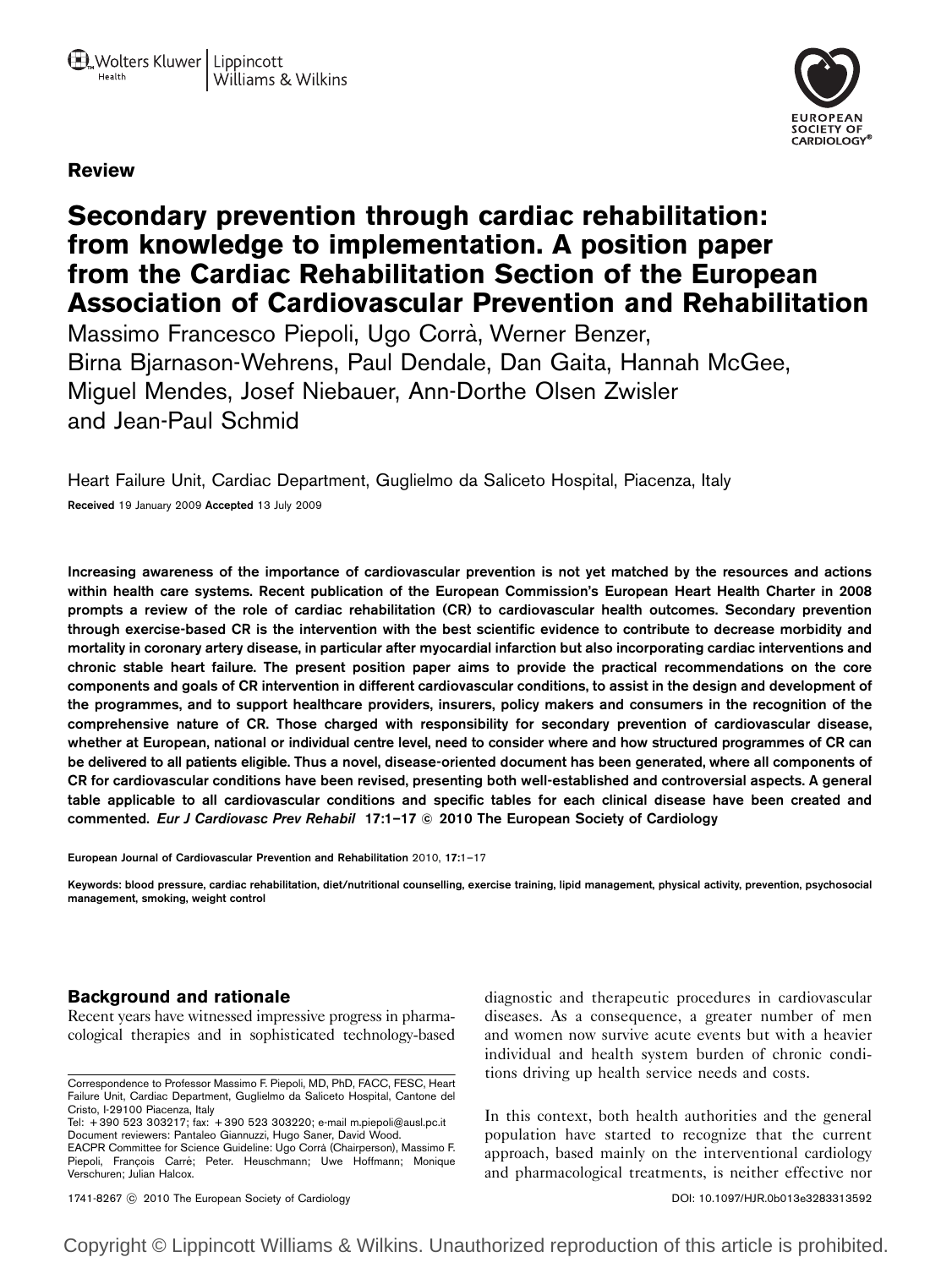sustainable. Cardiovascular disease is eminently preventable, as outlined in the recent European Heart Health Charter: 'the burden of established cardiovascular disease may also be reduced by early diagnosis, appropriate disease management, rehabilitation, and prevention, including structured lifestyle counselling.' (European Heart Health Charter, article 7) [1].

Cardiac patients after an acute event, intervention or diagnosis with a chronic heart condition deserve special attention to restore their quality of life, to maintain or improve functional capacity. They require counselling to prevent event recurrence, by adhesion to a medication plan and adoption of a healthy lifestyle. Cardiac rehabilitation (CR) is a multifaceted and multidisciplinary intervention, which improves functional capacity, recovery and psychological well-being [2]. It is recommended (with the highest level of scientific evidence-class I) by the European Society of Cardiology, the American Heart Association and the American College of Cardiology in the treatment of patients with coronary artery disease (CAD) [3–5]. Moreover, it is a cost-effective intervention following an acute coronary event [6] and chronic heart failure (CHF) [7], as it improves prognosis by reducing recurrent hospitalization and health care expenditures, while prolonging life. It compares favorably in terms of costs per year life saved with other well-established preventive and therapeutic interventions in the treatment of CAD and CHF such as cholesterol-lowering medication, thrombolysis, coronary angioplasty, surgery or device implantation.

CR programmes are based on long-established models involving residential or ambulatory programmes, according to local and national preferences [8]. To provide this approach, CR programmes have become a meeting point for multidisciplinary team, working together with the coordination of a cardiologist, to promote the range of health behaviour changes, including medication adherence that have been shown to reduce further cardiovascular events and increase patients' quality of life.

## Aim of this study

A number of recent professional association position statements have outlined core components of CR [9–11] To complement these recent statements, we aim to move them toward implementation by making the more concrete descriptions of the actions needed in a way that is useful to working CR teams. This study summarizes key steps to deliver all the components of CR for cardiac conditions and highlights key differences and exceptions for specific cardiac manifestations, for example CHF or transplantation. Well-established principles of management for general and specific conditions, as well as areas which are currently controversial or unresolved, are outlined.

The study is organized in a series of tables, the first presenting commonly agreed CR acivities applicable to all conditions as a standard reference. Complementary to this are a series of tables oriented to address specific recommendations and current controversies specific for each clinical condition. Thus for each condition, the reader should first consider the common CR activities to be undertaken, as presented in Table 1 ('Core components and objectives common to all clinical conditions'), and then combine this with recommendations in the table specific to the clinical condition of the patient being managed. All recommendations provided are based on the scientific evidence with the levels of evidence from the most robust (class 1) and reference source presented.

Table 1 Core cardiac rehabilitation components and objectives common to all clinical conditions

#### **Components**

#### Patient assessment

- Clinical history: screening for cardiovascular risk factors, co-morbidities and disabilities
- Symptoms: cardiovascular disease (NYHA class for dyspnoea and CCS class for angina)
- Adherence: to the medical regime and self-monitoring (weight, BP, symptoms)

Blood testing: routine biochemical assay, fasting blood glucose, (HbA1C if fasting blood glucose is elevated), total cholesterol, LDL-C, HDL-C,

Physical examination: general health status, heart failure signs, cardiac and carotid murmurs, BP control, extremities for presence of arterial pulses and orthopaedic pathology, cardiovascular accidents with/without neurological sequelae

ECG: heart rate, rhythm, repolarization

Cardiac imaging (2-dimensional and Doppler echocardiography): in particular ventricular functions and valve heart diseases where appropriate

triglycerides

Physical activity level: domestic, occupational, and recreational needs, activities relevant to age, gender, and daily life, readiness to change behaviour, self-confidence, barriers to increased physical activity, and social support in making positive changes

Peak exercise capacity: symptom-limited exercise testing, either on bicycle ergometer, or on treadmill

Education: clear, comprehensible information on the basic purpose of the CR programme and the role of each component Expected outcomes

Formulation of 'tailored', patient-specific, objectives of the CR programme

Physical activity counselling

A minimum of 30–60 min/session of moderately intense aerobic activity, preferable daily, or at least 3–4/week

Emphasize: sedentary lifestyle as risk factor, and benefits of physical activity: any increase in activity has a positive health benefit

Recommend: gradual increases in daily lifestyle activities over time, and how to incorporate it into daily routine

Advise: individualize physical activity according to patient's age, past habits, co-morbidities, preferences and goals

Reassure: regarding the safety of the recommended protocol

Encourage: involvement in leisure activities which are enjoyable and in group exercise training programme as patients tend to revert to previous sedentary habits over time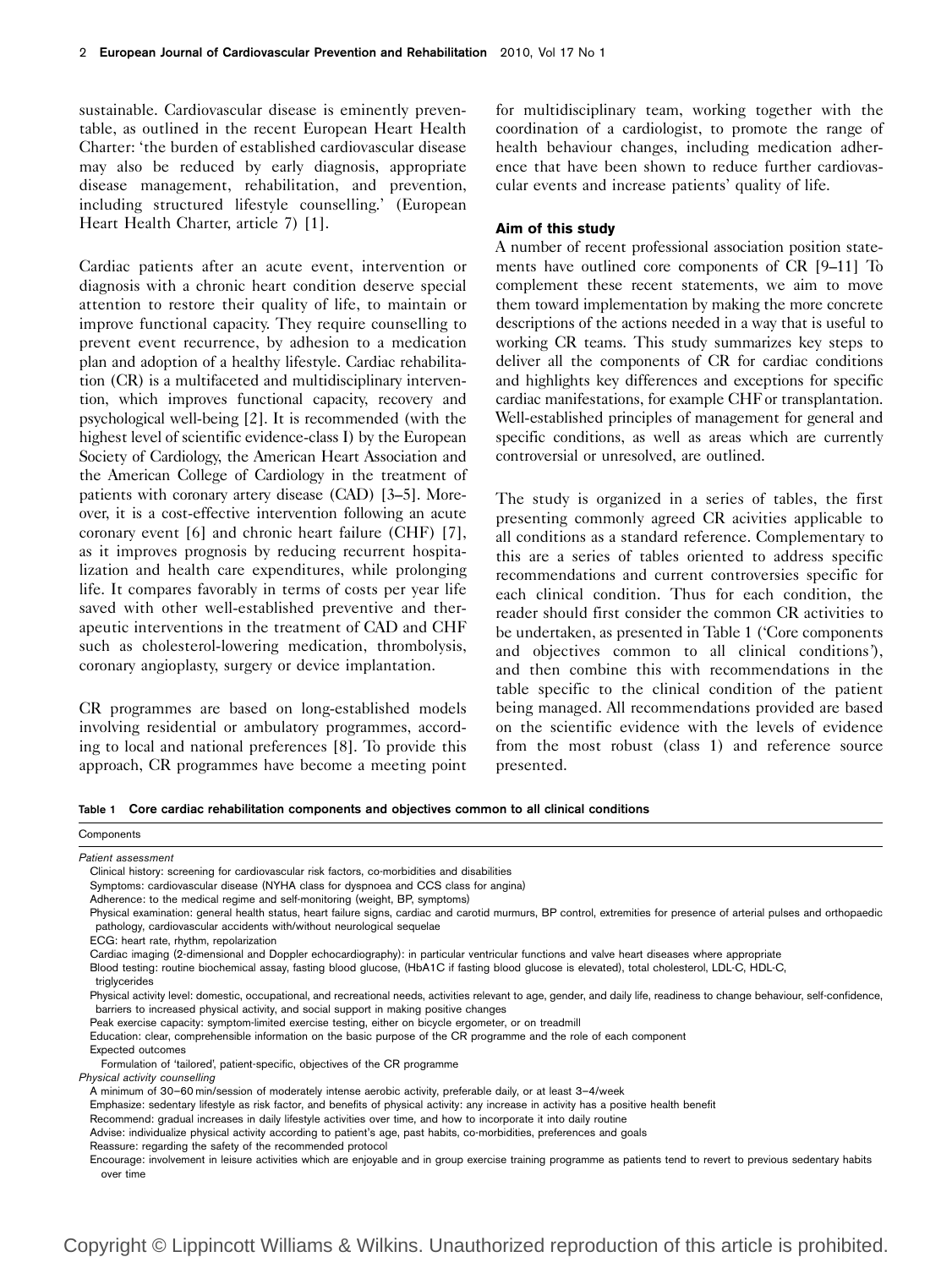## Table 1 (continued)

| Components                                                                                                                                                                                                                                                                                                                                                                                                                                             |
|--------------------------------------------------------------------------------------------------------------------------------------------------------------------------------------------------------------------------------------------------------------------------------------------------------------------------------------------------------------------------------------------------------------------------------------------------------|
| Forewarn: patients need to be forewarned of the risk of relapses: thus education should underline how benefits may be achieved and the need for its lifelong<br>continuation. If physical activity interruption has occurred, physical, social and psychological barriers to attendance should be explored, and alternative approaches                                                                                                                 |
| suggested [12]<br><b>Expected outcomes</b>                                                                                                                                                                                                                                                                                                                                                                                                             |
| Increased participation in domestic, occupational, and recreational activities                                                                                                                                                                                                                                                                                                                                                                         |
| Improved psychosocial well-being, prevention of disability, and enhancement of opportunities for independent self-care<br>Improved aerobic fitness                                                                                                                                                                                                                                                                                                     |
| Improved prognosis                                                                                                                                                                                                                                                                                                                                                                                                                                     |
| Exercise training (ET)<br>ET should be prescribed on an individualized approach after careful clinical evaluation, including risk stratification, behavioural characteristics, personal goals and<br>exercise preferences. As general advice, recommend:                                                                                                                                                                                               |
| $\geq$ 150 min/week (two and half hours); ideally 3-4 h/week                                                                                                                                                                                                                                                                                                                                                                                           |
| Sub-maximal endurance training, i.e., starting at 50% of maximal work load or $VO2$ max if available and gradually increasing till 70%<br>Energy consumption: 1000-2000 kcal/ week                                                                                                                                                                                                                                                                     |
| Expand physical activity to include weight/resistance training 2 times/week [14]<br>During the initial phases supervised, in-hospital ET programme may be recommended, especially, to verify individual responses and tolerability, clinical stability and                                                                                                                                                                                             |
| promptly identify signs and symptoms indicating to modify or terminate the programme. The supervision should include physical examination, monitoring of HR, BP<br>and rhythm before, during and after ET. The supervised period should be prolonged in patients with new symptoms, signs, BP abnormalities and increased<br>supraventricular or ventricular ectopy during exercise                                                                    |
| <b>Expected outcomes</b>                                                                                                                                                                                                                                                                                                                                                                                                                               |
| Increased cardiorespiratory fitness and enhanced flexibility, muscular endurance, and strength                                                                                                                                                                                                                                                                                                                                                         |
| Reduction of symptoms, attenuated physiological responses to physical challenges, and improved psychosocial well-being<br>Diet/nutritional counselling                                                                                                                                                                                                                                                                                                 |
| Assessment: daily caloric intake and dietary content of fat, saturated fat, sodium, and other nutrients. Assess eating habits<br>Education: of patient (and family members) regarding dietary goals and how to attain them; salt, lipid and water content of common foods<br>Healthy food choices:                                                                                                                                                     |
| Wide variety of foods; low salt foods;                                                                                                                                                                                                                                                                                                                                                                                                                 |
| Mediterranean diet: fruits, vegetables, wholegrain cereals and bread, fish (especially oily), lean meat, low fat dairy products<br>Replace saturated fat with the above foods and with monounsaturated and polyunsaturated fats from vegetable (oleic acid as in olive oil and rapeseed oil) and<br>marine sources to reduce total fat to less than 30% of energy, of which less than 1 of 3 is saturated                                              |
| Avoid: overweight, particularly beverages and foods with added sugars and salty food                                                                                                                                                                                                                                                                                                                                                                   |
| Integrate: behaviour-change models and compliance strategies in counselling sessions                                                                                                                                                                                                                                                                                                                                                                   |
| Expected outcome                                                                                                                                                                                                                                                                                                                                                                                                                                       |
| Loss of 5-10% of body weight and modification of associated risk factors<br>Weight control management                                                                                                                                                                                                                                                                                                                                                  |
| Assessment: analysis of nutrition habits, calories intake and physical activity                                                                                                                                                                                                                                                                                                                                                                        |
| Education: provide behavioural and nutritional counselling with follow-up to monitor progress in achieving goals<br>Weight reduction: is recommended in obese patients (BMI $\geq$ 30, or waist circumference $\geq$ 102 cm in men or $\geq$ 88 cm in women), and should be considered in<br>overweight patients (BMI ≥ 25, or waist circumference ≥ 94 cm in men or ≥ 80 cm in women), particularly if associated with multiple risk factors (such as |
| hypertension, hyperlipidaemia, smoking and insulin resistance or diabetes)                                                                                                                                                                                                                                                                                                                                                                             |
| Expected outcomes<br>Elaboration of an individualized strategy to reduce 5-10% of body weight and modification of associated risk factors                                                                                                                                                                                                                                                                                                              |
| Where goal is not attained, consider referring patient to specialist obesity clinic                                                                                                                                                                                                                                                                                                                                                                    |
| Lipid management                                                                                                                                                                                                                                                                                                                                                                                                                                       |
| Assessment: lipid profile. Modify diet, physical activity, and medication therapy if appropriate<br><b>Expected outcomes</b>                                                                                                                                                                                                                                                                                                                           |
| Primary goal: LDL-C level <100 mg/dl (2.5 mmol/l) with an option of <80 mg/dl (2.0 mmol/l) if feasible, particularly if associated with multiple risk factors [12]<br>Secondary goals: HDL-C level >40 mg/dl (1.0 mmol/l) in men and >45 mg/dl (1.2 mmol/l) in women; total cholesterol level less than 175 mg/dl with an option of<br><155 mg/dl if feasible; fasting triglyceride level less than 150 mg/dl (1.7 mmol/l)                             |
| Blood pressure monitoring                                                                                                                                                                                                                                                                                                                                                                                                                              |
| Assessment: BP frequently at rest. During exercise BP should be monitored when hypertension on effort is suspected<br>Education: if resting systolic BP is 130-139 mmHg or diastolic BP is 85-89 mmHg, recommend life-style modifications, exercise, weight management, sodium<br>restriction, and moderation of alcohol intake (i.e., <30 g/day in men and <15 g/day in women) according to DASH diet [15]; if patient has diabetes or chronic renal  |
| or cardiovascular disease, consider drug therapy                                                                                                                                                                                                                                                                                                                                                                                                       |
| If resting systolic BP is $\geq 140$ mmHg or diastolic BP is $\geq 90$ mmHg, initiate drug therapy [16]                                                                                                                                                                                                                                                                                                                                                |
| <b>Expected outcomes</b><br>BP<140/90 mmHg (or <130/80 mmHg if patient has diabetes or chronic heart or renal failure); BP<120/80 mmHg in patients with left ventricular<br>dysfunction                                                                                                                                                                                                                                                                |
| Smoking cessation                                                                                                                                                                                                                                                                                                                                                                                                                                      |
| All smokers should be professionally encouraged to permanently stop smoking all forms of tobacco. Follow-up, referral to special programmes, and/or<br>pharmacotherapy (including nicotine replacement) are recommended, as a stepwise strategy for smoking cessation. Structured approaches to be used, for<br>example, 5As: Ask, Advise, Assess, Assist, Arrange                                                                                     |
| Ask the patient about his/her smoking status and use of other tobacco products. Specify both amount of smoking (cigarettes per day) and duration of smoking (number<br>of years)                                                                                                                                                                                                                                                                       |
| Determine readiness to change; if ready, choose a date for quitting                                                                                                                                                                                                                                                                                                                                                                                    |
| Assess for psychosocial factors that may impede success<br>Intervention: provide structured follow-up. Offer behavioural advice and group or individual counselling                                                                                                                                                                                                                                                                                    |
| Offer nicotine replacement therapy, bupropion, varenicline, or both                                                                                                                                                                                                                                                                                                                                                                                    |
| Expected outcome                                                                                                                                                                                                                                                                                                                                                                                                                                       |
| Long-term abstinence from smoking                                                                                                                                                                                                                                                                                                                                                                                                                      |
| Psychosocial management<br>Assessment: screen for psychological distress as indicated by clinically significant levels of depression, anxiety, anger or hostility, social isolation, marital/family                                                                                                                                                                                                                                                    |
| distress, sexual dysfunction/adjustment, and substance abuse of alcohol and/or other psychotropic agents. Use interview and/or other standardized<br>measurement tools                                                                                                                                                                                                                                                                                 |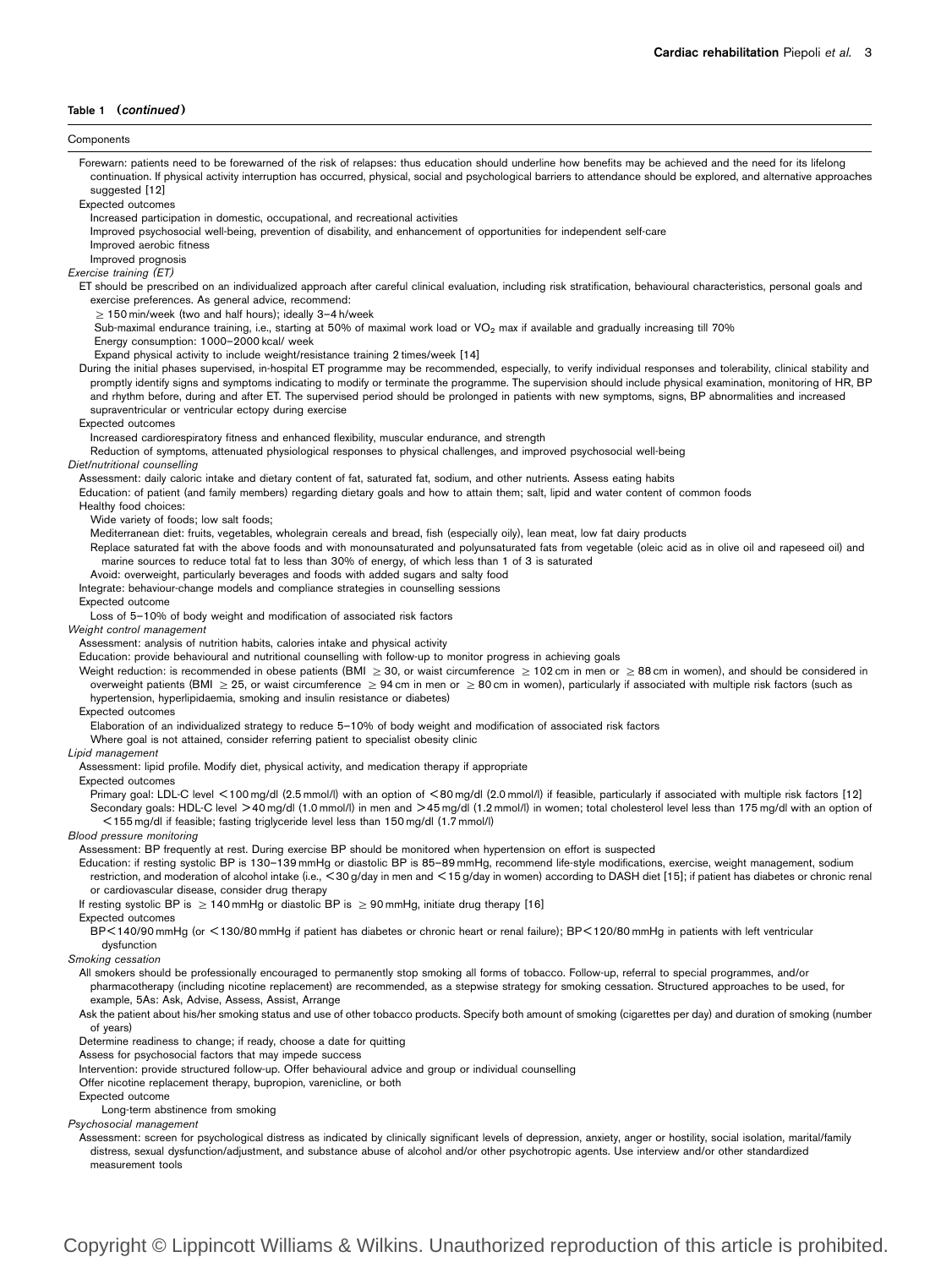| Components                                                                                                                                                                                                                    |
|-------------------------------------------------------------------------------------------------------------------------------------------------------------------------------------------------------------------------------|
| Intervention: offer individual and/or small group education and counselling on adjustment to heart disease, stress management, and health-related lifestyle change<br>(profession, car driving and sex activities resumption) |
| Whenever possible, induce spouses and other family members, domestic partners, and/or significant others in such sessions. Teach and support self-help strategies                                                             |

and ability to obtain effective social support. Provide vocational counselling in case of work related stress Expected outcome

Absence of clinically significant psychosocial problems and acquisition of stress management skills

BP, blood pressure; BMI, body mass index; CCS, Canadian Class Score; CR, cardiac rehabilitation; DASH, dietary approaches to stop hypertension; ET, exercise training; HDL-C, high-density lipoprotein cholesterol; HR, heart rate; LDL, low-density lipoprotein cholesterol; NYHA, New York Heart Association.

# Core components and objectives common to all clinical conditions

Each individual affected by cardiovascular disease can benefit from either an in-patient or out-patient CR programme. The first components of CR should start as soon as possible after hospital admission. Follow-on CR is a necessary component to reach and maintain CR goals on the medium and long-term. In some countries, this is provided as an out-patient service whereas in others, mainly for historical service-organization reasons, this is provided in in-patient settings. Even where most followup CR programmes are delivered on an out-patient basis, some provision of a structured inpatient (residential) CR programme, in a major CR centre preferably for efficiency, should be considered for high-risk patients to promote stable clinical conditions and a rapid functional recovery. These high-risk patients may include:

- (1) patients with severe in-hospital complications after acute coronary syndrome (ACS), cardiac surgery, or percutaneous coronary intervention (PCI);
- (2) patients with persistent clinical instability or complications after the acute event, or serious concomitant diseases at high risk of cardiovascular events;
- (3) clinically unstable patients with advanced CHF (NYHA class III and IV), and/or needing intermittent or continuous drug infusion and/or mechanical support;
- (4) patients after a recent heart transplantation;
- (5) patients discharged very early after the acute event, even uncomplicated, if they are older, women, or at higher risk of progression of CAD;
- (6) patients unable to attend a formal outpatient CR programme for any logistic reasons.

Patients should be supported to adopt strategies appropriate to their condition and present status by addressing the core components of CR. This may include group patient sessions and also sessions involving family members to provide efficient education and direction to patients in a supportive environment with fellow patients and engaged family members. Table 1 outlines the core components for CR [patient assessment, physical activity counselling, exercise training (ET), diet/nutritional counselling, weight control management, lipid management, blood pressure (BP) monitoring, smoking cessation, psychosocial management] with the issues common to all clinical conditions being presented [10–12]. Expected outcomes of all the CR intervention are improved clinical stability and symptom control; reduced overall cardiovascular risk; higher adherence to pharmacological advice; better health behaviour profile, all leading to superior quality of life and improved prognosis.

As evidence is constantly informing new targets and methods for intervention, the specific detail of some guidelines are in constant modification according to the progress in the knowledge and may be superseded very quickly. One illustration of this is targets for waist circumference. In the fourth Joint Societies Task Force guidelines, they are less than 102 cm for men and less than 88 cm for women [12]. Other recommendations from the International Diabetes Federation are less than 94 cm for European men and less than 80 cm for European women [13]. In this position study of the EACPR, we report the fourth Joint Societies Task Force recommendation as the expert guidelines of the EACPR and ESC, with the knowledge that this guideline is constantly under revision and updated (Table 1).

# Core components and objectives in specific clinical conditions

## Post acute coronary syndrome and post primary coronary angioplasty

Although PCI, during the early hours of STelevation ACS [17] (defined as primary PCI) and in non ST elevation ACS with intermediate-to-high risk feature [18], has become the preferred therapeutic option, CR with risk factor assessment and management is crucial for patient prognosis.

After an uncomplicated procedure, risk factor management and physical activity counselling can start the next day, and such patients can be walking around the flat, and upstairs within a few days. After a large and/or complicated myocardial damage, CR should start after clinical stabilization, and physical activity be increased slowly, according to the symptoms.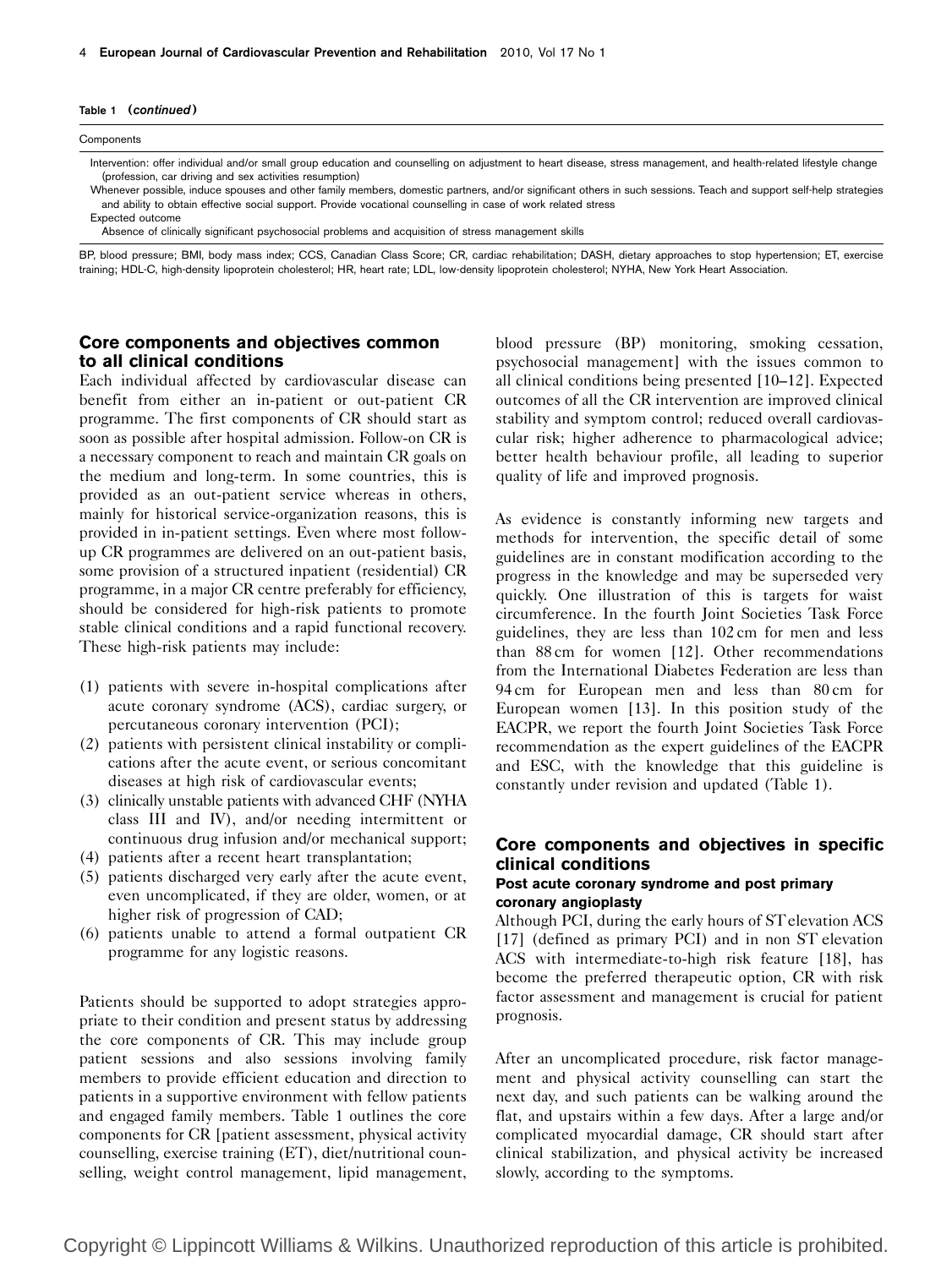#### Table 2 Core components of cardiac rehabilitation in post acute coronary syndrome (ACS) and post primary percutaneous coronary intervention (PCI)

| Components                                                                | Established/agreed issues                                                                                                                                                                                                                                                                                                                                                                                                                                                                                                                                     | Class<br>(level)                           | <b>Issues</b> requiring<br>further evidence                                                                        |
|---------------------------------------------------------------------------|---------------------------------------------------------------------------------------------------------------------------------------------------------------------------------------------------------------------------------------------------------------------------------------------------------------------------------------------------------------------------------------------------------------------------------------------------------------------------------------------------------------------------------------------------------------|--------------------------------------------|--------------------------------------------------------------------------------------------------------------------|
| Patient assessment                                                        | Clinical history: review clinical course of ACS<br>Physical examination: inspect puncture site of PCI, and<br>extremities for presence of arterial pulses                                                                                                                                                                                                                                                                                                                                                                                                     | $\mathsf{I}(\mathsf{A})$                   |                                                                                                                    |
|                                                                           | Exercise capacity and ischaemic threshold: submaximal<br>exercise stress testing by bicycle ergometry or treadmill<br>maximal stress test (cardiopulmonary exercise test if<br>available) within 4 weeks after acute events while a maximal<br>testing at 4-7 weeks                                                                                                                                                                                                                                                                                           | Ila (C) [19]                               |                                                                                                                    |
| Physical activity counselling                                             | Exercise stress test guide: in the presence of exercise capacity<br>more than five METs without symptoms, patient can resume<br>routine physical activity; otherwise, the patients should<br>resume physical activity at 50% of maximal exercise capacity<br>and gradually increase                                                                                                                                                                                                                                                                           | $($ B) $[20]$                              | Should resistance physical<br>activity 2 days per week be<br>encouraged? [current<br>evidence class II b (C)] [21] |
|                                                                           | Physical activity: a slow gradual and progressive increase of<br>moderate intensity aerobic activity, such as walking, climbing<br>stairs and cycling supplemented by an increase in daily<br>activities (such as gardening, or household work)                                                                                                                                                                                                                                                                                                               |                                            |                                                                                                                    |
| Exercise training                                                         | The programme should include supervised medically prescribed<br>aerobic exercise training:<br>Low risk patients: at least three sessions of<br>30-60 min/week aerobic exercise at 55-70% of the<br>maximum work load (METs) or HR at the onset of<br>symptoms<br>$\geq$ 1500 kcal/week to be spent by low risk patients<br>Moderate to high-risk patients: similar to low risk group but<br>starting with less than 50% maximum work load (METs)<br>Resistance exercise: at least 1 h/week with intensity of<br>10-15 repetitions per set to moderate fatigue | $I(B)$ [19,20]                             | When should the training<br>programme start? After<br>exercise stress testing?                                     |
| Diet/nutritional counselling                                              | Caloric intake should be balanced by energy expenditure<br>(physical activity) to avoid weight gain                                                                                                                                                                                                                                                                                                                                                                                                                                                           | 1 (C) [22]                                 |                                                                                                                    |
| Weight control management<br>Lipid management                             | (see Table 1)<br>Mediterranean diet with low levels of cholesterol and<br>saturated fat<br>Foods rich in omega-3 fatty acids<br>Statins for all patients, intensified to a lipid profile of cholesterol<br>$\leq$ 175 mg/dl or $\leq$ 155 mg/dl in high risk patients, LDL-C<br><100 mg/dl or <80 mg/dl in high risk patients; triglycerides<br>$<$ 150 mg/dl                                                                                                                                                                                                 | $I(B)$ [19,23]<br>$I(B)$ [9,22]            |                                                                                                                    |
| Blood pressure monitoring<br>Smoking cessation<br>Psychosocial management | (see Table 1)<br>(see Table 1)<br>(see Table 1)                                                                                                                                                                                                                                                                                                                                                                                                                                                                                                               | $I(B)$ [19,16]<br>$I(B)$ [19]<br>I(B) [24] |                                                                                                                    |

ACS, acute coronary syndrome; CR, cardiac rehabilitation; ET, exercise training; HR, heart rate; LDL-C, low-density lipoprotein; METs, metabolic equivalent tasks.

After hospital discharge, structured CR should continue, depending upon local facilities. In-hospital CR for 4 weeks can be useful in patients with severe left ventricular dysfunction or relevant co-morbidity. All other patients can follow an outpatient CR programme (Table 2).

# Stable coronary artery disease and elective coronary angioplasty

Secondary prevention measures and exercise-based CR are an essential part of long-term therapy because they reduce future morbidity and mortality associated with the atherosclerotic process [6].

Thus indications for CR in chronic stable angina pectoris and following elective PCI has been underlined in recent guidelines [25–27].

All patients should be instructed about necessary behaviour and risk factor modification, and the appropriate medical therapies should be initiated for the secondary prevention of atherosclerosis before the patient leaves the hospital. An important contribution should come from the interventional cardiologist who should emphasize the importance of these measures directly to the patient, because failure to do so may suggest that secondary prevention therapies are not necessary. The interventional cardiologist should interact with the primary care physician, and the physicians in charge of the CR programme to ensure that the necessary secondary prevention therapies initiated during hospitalization are maintained after discharge from the hospital.

Uncertainties remain for important aspects such as the ET programme or the best way to increase compliance and adherence to a healthy lifestyle. Other general controversies include what to do with Prinzmetal's angina pectoris or microvascular angina pectoris (Table 3).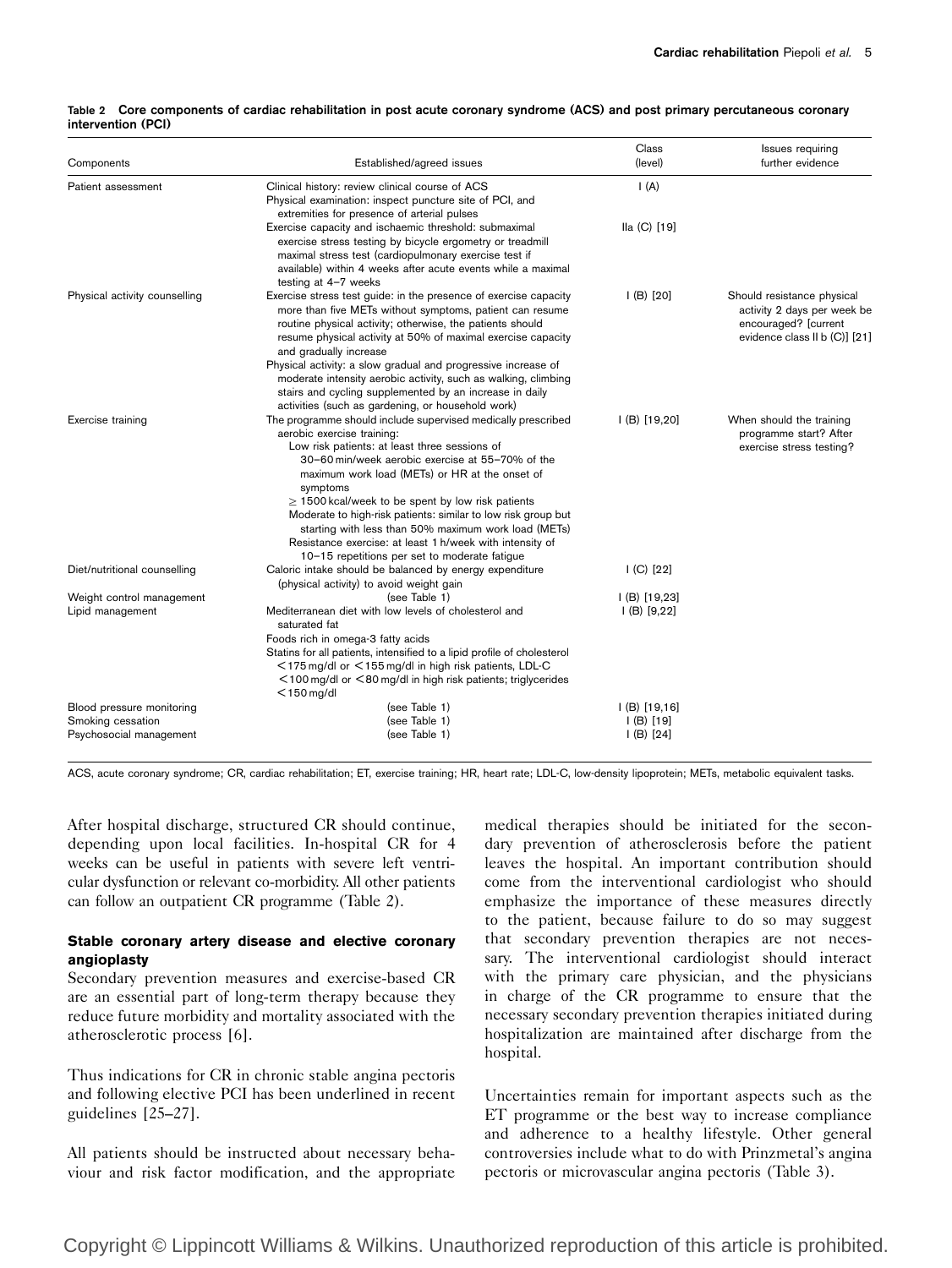#### Table 3 Core components of cardiac rehabilitation in stable coronary artery disease and following elective percutaneous coronary intervention [25–27]

| Components                    | Established/agreed issues                                                                                                                                                                                                                                                                                                                                                                                                                                                                                                                                                                                                                                                                                                                                                                                                                                                                                                                                                                                                                                                                                                                                                          | Class<br>(level)                                                                                             | Issues requiring further<br>evidence                                                                                                    |
|-------------------------------|------------------------------------------------------------------------------------------------------------------------------------------------------------------------------------------------------------------------------------------------------------------------------------------------------------------------------------------------------------------------------------------------------------------------------------------------------------------------------------------------------------------------------------------------------------------------------------------------------------------------------------------------------------------------------------------------------------------------------------------------------------------------------------------------------------------------------------------------------------------------------------------------------------------------------------------------------------------------------------------------------------------------------------------------------------------------------------------------------------------------------------------------------------------------------------|--------------------------------------------------------------------------------------------------------------|-----------------------------------------------------------------------------------------------------------------------------------------|
| Patient assessment            | Risk stratification<br>Blood testing (FBC, creatinine, glucose, lipid profile, PCR)                                                                                                                                                                                                                                                                                                                                                                                                                                                                                                                                                                                                                                                                                                                                                                                                                                                                                                                                                                                                                                                                                                | $\mathsf{I}(\mathsf{B})$                                                                                     |                                                                                                                                         |
|                               | OGTT<br>Arrhythmias by ECG with ambulatory ECG monitoring if needed<br>LV function by cardiac imaging test<br>Physical activity level by history<br>Exercise capacity and ischaemia threshold by exercise stress test (3-6 months after<br>PCI)<br>Exercise or pharmacological imaging technique in patients with un-interpretable ECG                                                                                                                                                                                                                                                                                                                                                                                                                                                                                                                                                                                                                                                                                                                                                                                                                                             | Ila(B)                                                                                                       |                                                                                                                                         |
| Physical activity counselling | Vascular access site problems<br>Activity plan: 30-60 min, 7 days/ weekly (minimum 5 days/week) of moderate intensity<br>aerobic activity                                                                                                                                                                                                                                                                                                                                                                                                                                                                                                                                                                                                                                                                                                                                                                                                                                                                                                                                                                                                                                          | $\mathsf{I}(\mathsf{B})$                                                                                     | Best ways to increase<br>adherence/ compliance                                                                                          |
| Exercise training             | Also refer to Table 2<br>Medical supervision: supervised exercise training programmes recommended, particularly<br>for patients with multiple risk factors, and with moderate-to-high risk (i.e., recent<br>revascularization, heart failure)                                                                                                                                                                                                                                                                                                                                                                                                                                                                                                                                                                                                                                                                                                                                                                                                                                                                                                                                      | $\mathsf{I}(\mathsf{B})$                                                                                     | Need for continuous ECG<br>monitoring for whom?                                                                                         |
|                               | Resistance training: expand physical activity to include resistance training on 2 days/week<br>Also refer to Table 2<br>Medication: prophylactic nitro-glycerine can be taken at the start of exercise training                                                                                                                                                                                                                                                                                                                                                                                                                                                                                                                                                                                                                                                                                                                                                                                                                                                                                                                                                                    |                                                                                                              | Training above the<br>ischaemic threshold?                                                                                              |
| Diet/nutritional counselling  | session<br>Daily physical activity and weight management are recommended for all patients<br>Diet: mediterranean diet in all patients $(< 7\%$ of total calories as saturated fat and<br><200 mg/day of cholesterol)                                                                                                                                                                                                                                                                                                                                                                                                                                                                                                                                                                                                                                                                                                                                                                                                                                                                                                                                                               | $\mathsf{I}(\mathsf{B})$                                                                                     | Vitamin supplements                                                                                                                     |
|                               | Supplements: add plant stanol/sterols (2 g per day) and/or viscous fibre ( $> 10$ g per day)<br>Omega-3: encourage consumption of omega-3 fatty acids in the form of fish or in capsule<br>form (1 g per day) for risk reduction<br>Also refer to Table 2                                                                                                                                                                                                                                                                                                                                                                                                                                                                                                                                                                                                                                                                                                                                                                                                                                                                                                                          | $I\mathsf{lb}$ (B)                                                                                           |                                                                                                                                         |
| Weight control management     | BMI and waist circumference should be assessed regularly<br>Manage-BMI: on each patient visit, it is useful to consistently encourage weight<br>maintenance/ reduction through an appropriate balance of physical activity, caloric<br>intake, and formal behavioural programmes when indicated to achieve and maintain<br>healthy BMI $(18.5-24.9 \text{ kg/m}^2)$<br>Manage waist circumference: if waist circumference is $\geq 89$ cm in women or $\geq 103$ cm<br>in men, it is beneficial to initiate lifestyle changes and consider treatment strategies for<br>metabolic syndrome as indicated. Some male patients can develop multiple metabolic<br>risk factors when the waist circumference is only marginally increased (e.g., 94-<br>102 cm). They may have a strong genetic contribution to insulin resistance and could<br>benefit from changes in life habits, similar to men with categorical increases in waist<br>circumference<br>Goal: the initial goal of weight loss therapy should be to gradually reduce body weight by<br>approximately 10% from baseline. With success, further weight loss can be attempted if<br>indicated through further assessment | $\mathsf{I}(\mathsf{B})$                                                                                     | Control of overweight in the<br>elderly and chronic<br>disease patients                                                                 |
| Lipid management              | Assess fasting lipid profile in all patients, preferably within 24 h of an acute event. Initiate<br>lipid lowering medication as recommended below as soon as possible:<br>Statin therapy for all patients<br>Triglycerides: if $\geq$ 150 mg/dl or HDL-C $\leq$ 40 mg/dl emphasize weight management and                                                                                                                                                                                                                                                                                                                                                                                                                                                                                                                                                                                                                                                                                                                                                                                                                                                                          | $\mathsf{I}(\mathsf{A})$                                                                                     | High dose statins for all<br>What in low cholesterol and/or<br>low HDL                                                                  |
|                               | physical activity, alcohol abstention, smoking cessation<br>If triglyceride 200-499 mg/dl, consider adding fibrate and niacin                                                                                                                                                                                                                                                                                                                                                                                                                                                                                                                                                                                                                                                                                                                                                                                                                                                                                                                                                                                                                                                      | $\mathsf{I}(\mathsf{B})$                                                                                     | Regular monitoring of liver<br>function and creatine<br>kinase is required with com-<br>bined therapy of<br>statin and fibrate          |
| Blood pressure monitoring     | If triglyceride $\geq 500$ mg/dl, consider adding omega-3 fatty acids<br>Target: BP less than 130/80 mmHg<br>Lifestyle approach: patients should initiate and/or maintain lifestyle modifications-weight<br>control; increased physical activity; moderation of alcohol consumption; limited salt<br>intake; maintenance of a diet high in fresh fruits, vegetables, and low-fat dairy products<br>Medication: for hypertensive patients with well established CAD, it is useful to add BP                                                                                                                                                                                                                                                                                                                                                                                                                                                                                                                                                                                                                                                                                         | $\mathsf{I}(\mathsf{C})$<br>$\mathsf{I}(\mathsf{B})$<br>$\mathsf{I}(\mathsf{B})$<br>$\mathsf{I}(\mathsf{C})$ |                                                                                                                                         |
| Smoking cessation             | medication as tolerated, treating initially with $\beta$ blockers and/or ACE inhibitors, with<br>addition of other drugs as needed to achieve target blood pressure<br>Smoking cessation and avoidance of exposure to environmental tobacco smoke at work                                                                                                                                                                                                                                                                                                                                                                                                                                                                                                                                                                                                                                                                                                                                                                                                                                                                                                                          | $\mathsf{I}(\mathsf{B})$                                                                                     |                                                                                                                                         |
| Psychosocial management       | and home is recommended                                                                                                                                                                                                                                                                                                                                                                                                                                                                                                                                                                                                                                                                                                                                                                                                                                                                                                                                                                                                                                                                                                                                                            |                                                                                                              | Role of type D personality?<br>Use of pharmacotherapy in<br>depression?<br>Effect of stress reduction stra-<br>tegies on outcomes? [28] |

BP, blood pressure; BMI, body mass index; CAD, coronary artery disease; FBC, full blood count; ET, exercise training; HDL-C, high-density lipoprotein cholesterol; HR, heart rate; OGTT, oral glucose tolerance test; PCI, percutaneous coronary intervention.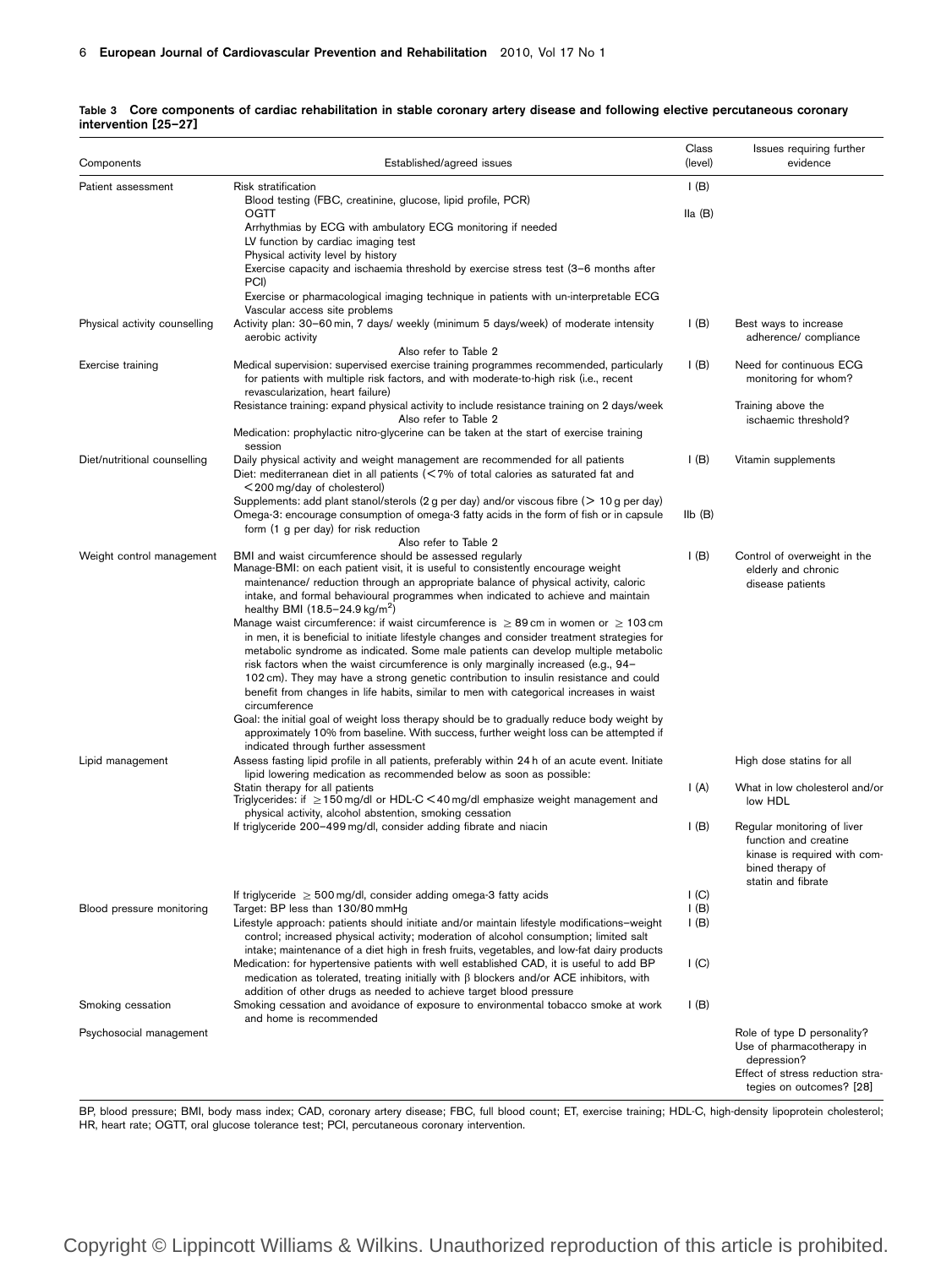# Cardiac rehabilitation following cardiac surgery: coronary artery or valve heart surgery

CR programmes should be available for all patients undergoing coronary artery surgery [29,30] and valve surgery [31,32]. For surgical patients, the preventive and rehabilitation strategy should also focus on the potential effect of preoperative rehabilitation. Similarly to other sub-groups of patients, CR should be tailored according to the individual risk profile, physical, psychological and social status assessed as part of the perioperative medical history and examination (Table 1). Furthermore, it should be appreciated that the clinical condition and concerns of surgical patients often relate to the surgical procedure itself. Approaching and resolving these issues in addition to understanding the underlying clinical conditions should be part of comprehensive CR (Table 4).

## Chronic heart failure

All patients with established CHF, with or without implantable cardioverter defibrillator and with or without cardiac resynchronization therapy, require a multi-factorial CR approach [33–36]. In-patient rehabilitation should begin as soon as possible after hospital admission. As the length of stay for acute decompensation and intervention procedures continues to decrease, structured outpatient CR is crucial for the development of a life-long approach to prevention. This may be provided in a wide range of settings, such as CHF clinics, non-clinic settings (community health centres and general medical practices), or a combination of these. Out-patient CR may also be provided on an individual basis at home, including a combination of home visits, telephone support, telemedicine or specially developed self-education materials (Table 5).

|  |  | Table 4 Core Components of cardiac rehabilitation following cardiac surgery – coronary artery or valve heart surgery |  |  |  |  |  |  |
|--|--|----------------------------------------------------------------------------------------------------------------------|--|--|--|--|--|--|
|--|--|----------------------------------------------------------------------------------------------------------------------|--|--|--|--|--|--|

| Components                    | Established/agreed issues                                                                                                                                             |
|-------------------------------|-----------------------------------------------------------------------------------------------------------------------------------------------------------------------|
| Patient assessment            | Assess: wound healing, co-morbidities, complication and disabilities                                                                                                  |
|                               | Echocardiography: pericardial effusion, prosthetic function and disease at other valve sites, when<br>appropriate                                                     |
|                               | Exercise capacity to guide exercise prescription                                                                                                                      |
|                               | Sub-maximal exercise stress test as soon as possible                                                                                                                  |
|                               | A maximal exercise test about 4 weeks after surgery                                                                                                                   |
|                               | Patient education: about anticoagulation, including drug interactions and self-management if<br>appropriate; in-depth knowledge on endocarditic prophylaxis           |
| Physical activity counselling | Physical activity counselling (Table 1) should be offered to all patients taking into account wound<br>healing and exercise capacity (Table 2)                        |
| Exercise training             | Exercise training can be started in the early in-hospital phase                                                                                                       |
|                               | In-patient and/or out-patients ET programmes immediately after discharge lasting 8-12 weeks are<br>advisable                                                          |
|                               | Upper-body training can begin when the chest is stable, i.e. usually after 6 weeks.                                                                                   |
|                               | ET should be individually tailored according to the clinical condition, baseline exercise capacity,<br>ventricular function (Table 2) and different valve surgery:    |
|                               | After valve surgery exercise tolerance will take a significant time to recover                                                                                        |
|                               | After mitral valve replacement exercise tolerance is much lower than that after aortic valve<br>replacement, particularly if there is residual pulmonary hypertension |
| Diet/nutritional counselling  | Note interaction between anticoagulation and k-vitamin rich food and other drugs, in particularly<br>amiodarone                                                       |
| Tobacco cessation             | Risk of complications depends on how long before surgery the smoking habit has been changed,<br>whether smoking was reduced or stopped completely                     |
| Psychosocial management       | Sleep disturbances, anxiety, depression and impaired quality of life may occur after surgery                                                                          |

| Components         | Established/agreed issues                                                                                                                                                                                                                                                                                                                                                                                                                                                                                                                                                                                                                                        | Class<br>(level)                    | Issues requiring further evidence |
|--------------------|------------------------------------------------------------------------------------------------------------------------------------------------------------------------------------------------------------------------------------------------------------------------------------------------------------------------------------------------------------------------------------------------------------------------------------------------------------------------------------------------------------------------------------------------------------------------------------------------------------------------------------------------------------------|-------------------------------------|-----------------------------------|
| Patient assessment | Haemodynamic and fluid status: signs of congestion,<br>peripheral and central oedema<br>Cachexia signs: reduced muscle mass, muscle<br>strength and endurance<br>Blood testing: serum electrolytes, creatinine, BUN<br>and BNP<br>Peak exercise capacity: maximal symptom-limited<br>cardiopulmonary with metabolic gas exchange. For<br>testing protocol small increments 5-10 W per min<br>on bicycle ergometer or modified Bruce or<br>Naughton protocols are indicated<br>Six minute walk test is accepted stress test to assess<br>exercise tolerance<br>Other tests: coronary angiography, haemodynamic<br>measurements, endomyocardial biopsy, sleep test | $\mathsf{I}(\mathsf{C})$<br>lla (C) |                                   |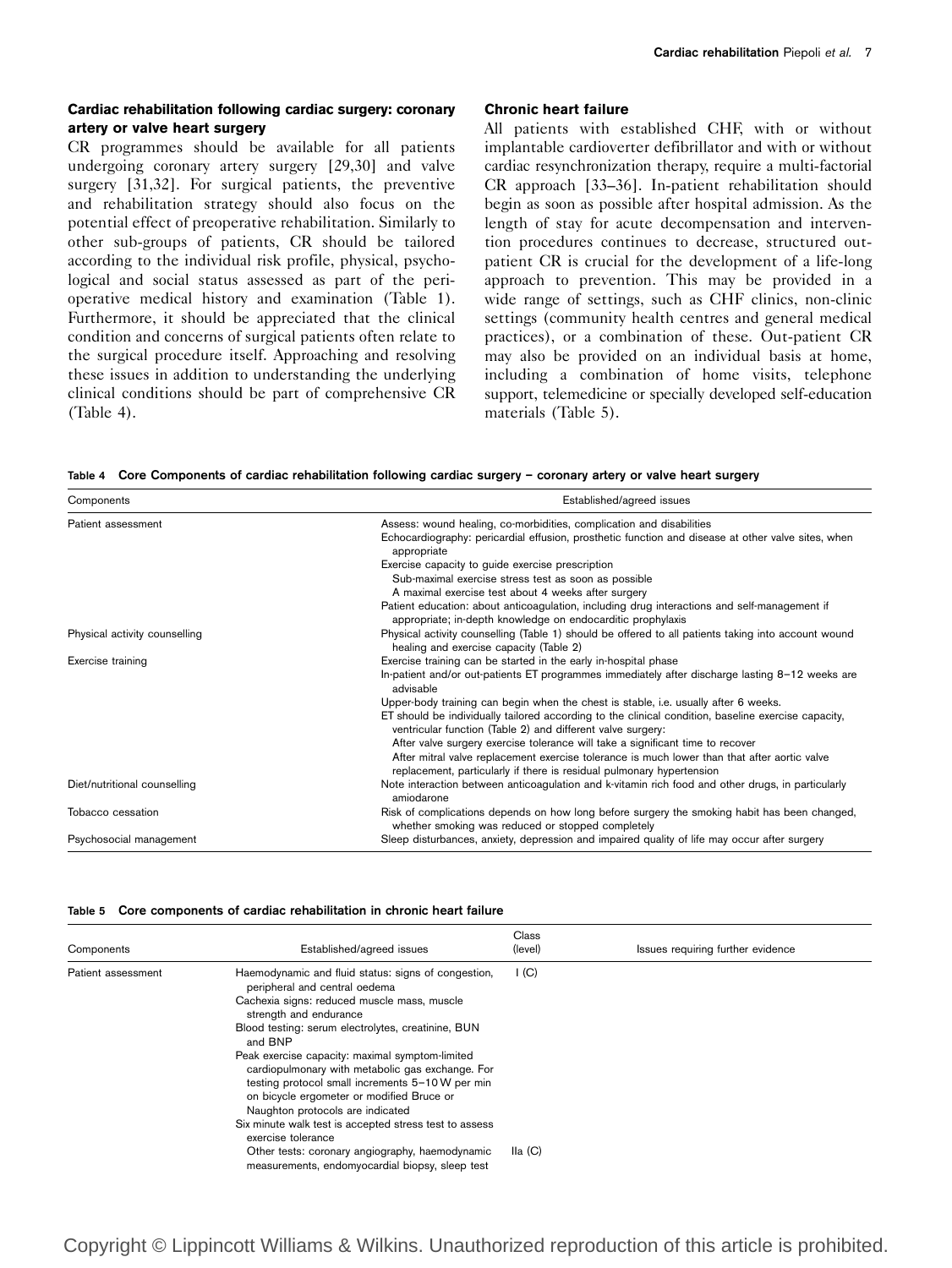## Table 5 (continued)

| Components                    | Established/agreed issues                                                                                                                                                                                                                                                                                                                | Class<br>(level)         | Issues requiring further evidence                                                                                                                                                                                                                                                                                                                                                                                                                                                                                                                                 |
|-------------------------------|------------------------------------------------------------------------------------------------------------------------------------------------------------------------------------------------------------------------------------------------------------------------------------------------------------------------------------------|--------------------------|-------------------------------------------------------------------------------------------------------------------------------------------------------------------------------------------------------------------------------------------------------------------------------------------------------------------------------------------------------------------------------------------------------------------------------------------------------------------------------------------------------------------------------------------------------------------|
|                               | are necessary for selected patients or cardiac                                                                                                                                                                                                                                                                                           |                          |                                                                                                                                                                                                                                                                                                                                                                                                                                                                                                                                                                   |
| Physical activity counselling | transplantation candidates<br>At least 30 min/day of moderate-intensity physical                                                                                                                                                                                                                                                         | $\mathsf{I}(\mathsf{B})$ |                                                                                                                                                                                                                                                                                                                                                                                                                                                                                                                                                                   |
| Exercise training             | activity to be gradually increased to 60 min/day<br>Progression of aerobic ET for stable patients:<br>Initial stage: intensity should be kept at a low level<br>$(40-50\%$ of peak $VO2$ ), increasing duration from<br>15 to 30 min, 2-3 times/week according to<br>perceived symptoms and clinical status for the first<br>$1-2$ weeks | $\mathsf{I}(\mathsf{A})$ | Limited information about combined aerobic and strength<br>training, interval, resistance and respiratory ET is available<br>Resistance training: short stress phases (10 repetitions max.) at<br>$<60\%$ MVC, interrupted by phases of muscle relaxation [14]                                                                                                                                                                                                                                                                                                    |
|                               | Improvement stage: a gradual increase of intensity<br>(50, 60, 70–80% of peak $VO_2$ , if tolerated) is the<br>primary aim. Prolongation of exercise session is a<br>secondary goal                                                                                                                                                      |                          | Respiratory training: 20-30 min/day on 3-5 days/week for a<br>minimum of 8 weeks, starting at 30-35% maximum inspiratory<br>pressure and readjusting every 7-10 days                                                                                                                                                                                                                                                                                                                                                                                              |
|                               | Supervised, in-hospital training programme may be<br>recommended, especially during the initial phases,<br>to verify individual responses and tolerability, clinical<br>stability and promptly identify signs and symptoms<br>indicating to modify or terminate the programme                                                            |                          | Monitoring exercise intensity: HR can be used for exercise<br>prescription, but its applicability is limited in patients with<br>advanced HF (chronotropic incompetence), in those treated<br>with $\beta$ -blockers and when atrial fibrillation is coexisting                                                                                                                                                                                                                                                                                                   |
|                               |                                                                                                                                                                                                                                                                                                                                          |                          | Exercise training and patients with ICD: limited experiences are<br>available. ET seems feasible and safe. Supervision by qualified<br>staff and constant surveillance during exercise activity are<br>strongly recommended. Exercise intensity: pre-determined HR<br>threshold=ICD detection rate minus 20-30 beats/min                                                                                                                                                                                                                                          |
| Diet/nutritional counselling  | Prescribe specific dietary modifications:<br>Fluid intake: less than 1.5 I/day (or 2 litres in hot<br>weather)                                                                                                                                                                                                                           | I(C)                     | Particular dietary recommendations:<br>How to regain weight: with episodes of acute HF, appetite is<br>much reduced and weight loss may occur. After clinical<br>stabilization, recovery of appetite leads to slow regain of weight                                                                                                                                                                                                                                                                                                                               |
|                               | Sodium intake: severe restriction should usually be<br>considered in severe HF                                                                                                                                                                                                                                                           |                          | A liberalized fat intake is allowed to weight maintenance and<br>adequate caloric intake in poorly nourished CHF patients, with<br>normal or low levels of total and LDL-C<br>The role of chronic sodium supplementation in severe patients<br>treated with high dose of diuretics with fluid balance but<br>unvarying low natriaemia is unknown<br>Combined increases in saturated fat intake and weight, and<br>increasing insulin resistance and BP, may lead to further<br>episodes of myocardial infarction or ischaemia with severe<br>adverse consequences |
| Weight control management     | Weight monitoring: the patients must be educated to<br>weight themselves daily. Weight gain is commonly<br>because of fluid retention, which precedes the<br>appearance of symptomatic pulmonary or systemic<br>congestion. A gain $>$ 1.5 kg over 24 h or $>$ 2.0 kg<br>over 2 days suggest developing fluid retention                  | $\mathsf{I}(\mathsf{C})$ | Unintentional weight loss: clinical or sub clinical malnutrition is<br>common in HF. Cardiac cachexia is a serious complication and<br>is associated with bad outcome. Although the definition of<br>cardiac cachexia remains arbitrary, its prevalence is increasing<br>The mechanism of the transition from CHF to cardiac cachexia<br>is complex and not completely known. The effects of medical<br>treatment, dietary and physical activity are still poorly evaluated                                                                                       |
|                               | Weight reduction: In moderate-severe HF, weight<br>reduction is not recommended since unintentional<br>weight lost and anorexia are common<br>complications. It may occur because of loss of<br>appetite, induced by renal and hepatic dysfunction,<br>hepatic congestion, or it may be marker of<br>psychological depression            | lla (C)                  |                                                                                                                                                                                                                                                                                                                                                                                                                                                                                                                                                                   |
| Lipid management              | Statins should be considered only in patients with<br>established atherosclerotic disease                                                                                                                                                                                                                                                | $\mathsf{I}(\mathsf{A})$ |                                                                                                                                                                                                                                                                                                                                                                                                                                                                                                                                                                   |
| Tobacco cessation             |                                                                                                                                                                                                                                                                                                                                          | $\mathsf{I}(\mathsf{C})$ | Smoking is a risk factor for cardiovascular disease, but no studies                                                                                                                                                                                                                                                                                                                                                                                                                                                                                               |
| Psychosocial management       | Depression is common in HF. Recognition and<br>management of depression may be enhanced<br>through the use of multidisciplinary team or disease<br>management programmes                                                                                                                                                                 | lla (C)                  | have evaluated the effect of smoking cessation in HF cohorts<br>Depression commonly goes undiagnosed:<br>Patient's unwillingness to disclose emotional distress for fear<br>of being stigmatized with the label of mental illness                                                                                                                                                                                                                                                                                                                                 |
|                               | Treatment of depression is an important clinical<br>strategy as this condition is associated with more<br>frequent hospital admissions, decline in activities of<br>daily living, worse NYHA functional classification<br>and increased medical costs                                                                                    |                          | Physicians may not address depression because they have<br>not been adequately trained                                                                                                                                                                                                                                                                                                                                                                                                                                                                            |

BNP, brain natriuretic peptide; BP, blood pressure; BUN, blood urea nitrogen; CHF, chronic heart failure; ET, exercise training; HR, heart rate; ICD, implantable cardioverter defibrillator; MVC, maximal voluntary contraction; NYHA, New York Heart Association.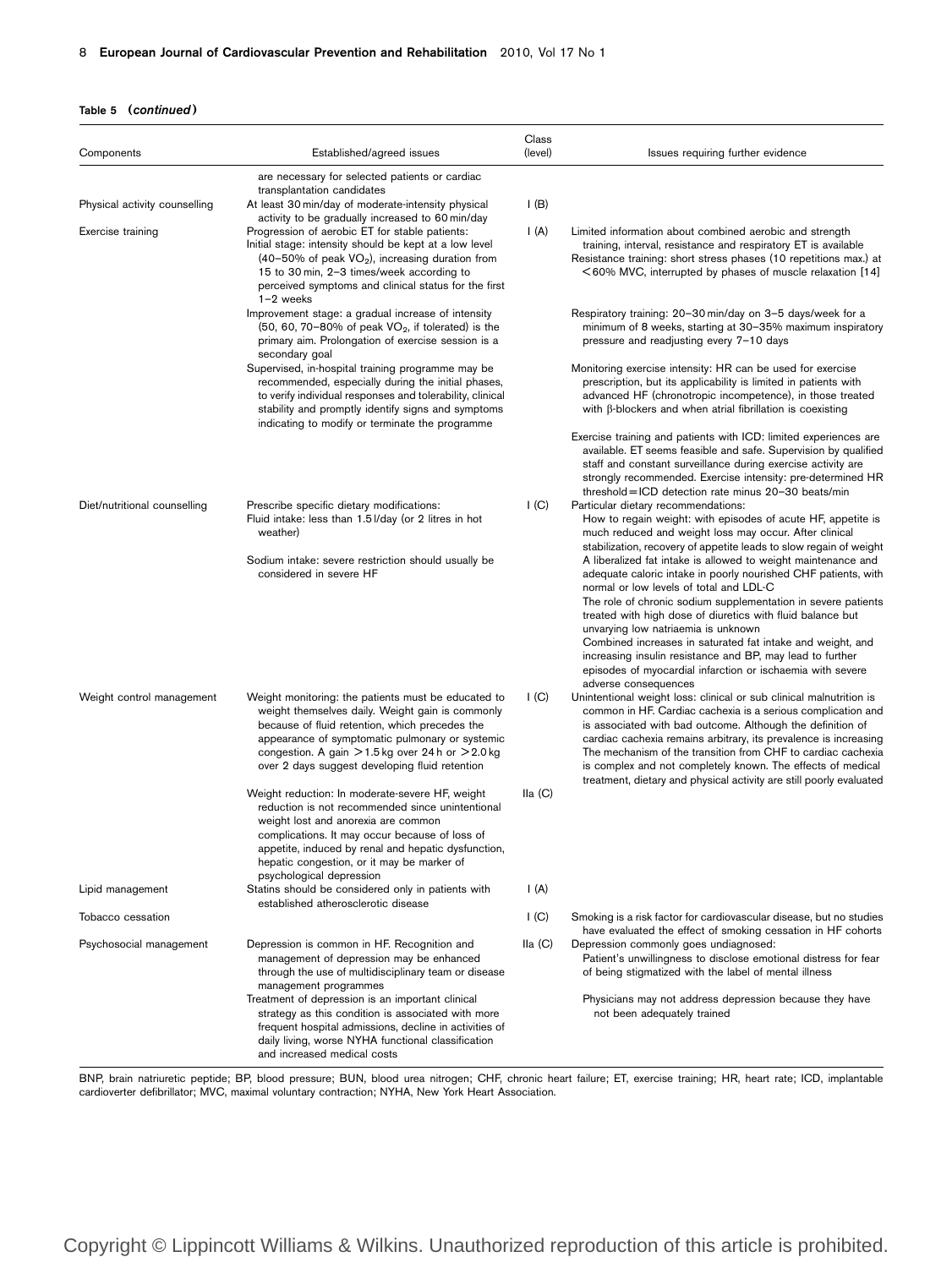## Table 6 Core components of cardiac rehabilitation in cardiac transplantation

| Components                    | Established/agreed issues                                                                                                                                                                                                                                                                                                                                                                                                                                                                                                                                                                                                                    | Issues requiring further<br>evidence                                                                                                                                                                              |
|-------------------------------|----------------------------------------------------------------------------------------------------------------------------------------------------------------------------------------------------------------------------------------------------------------------------------------------------------------------------------------------------------------------------------------------------------------------------------------------------------------------------------------------------------------------------------------------------------------------------------------------------------------------------------------------|-------------------------------------------------------------------------------------------------------------------------------------------------------------------------------------------------------------------|
| Patient assessment            | Clinical: wound healings                                                                                                                                                                                                                                                                                                                                                                                                                                                                                                                                                                                                                     |                                                                                                                                                                                                                   |
| (and self-assessment)         | Echocardiography: pericardial effusion<br>Exercise capacity: cardiopulmonary exercise stress test 4 weeks after surgery to guide detailed<br>exercise recommendations. For testing protocols, small increments of 10 W per min on bicycle<br>ergometer, or modified Bruce protocols or Naughton protocols on treadmill are appropriate<br>Physician knowledge of the anatomical and physiological reasons for limited exercise tolerance: e.g.<br>the immune-suppression therapy side effect (impairments of inflammatory response, metabolism,<br>osteoporosis)                                                                             |                                                                                                                                                                                                                   |
|                               | Risk of acute rejection: rapid, appropriate treatment is necessary. Patients should be instructed to<br>practice self-monitoring: an unusually low BP, a change of HR, unexplained weight gain or fatigue<br>may be early signs of rejection even in the absence of major symptoms                                                                                                                                                                                                                                                                                                                                                           |                                                                                                                                                                                                                   |
| Physical activity counselling | Patients and physiotherapists should be educated to adhere to the recommendations concerning<br>personal hygiene and general measures to reduce the risk of infection (Table 7)<br>Chronic dynamic and resistance exercises prevents the side-effects of immunosuppressive therapy<br>Exercise intensity relies more on perceived exertion than on a specific HR. Borg scale: scores of<br>12-14 to achieve. For example: instruct the patients to start walking 1.5 or 2 km five times weekly at<br>a pace resulting in a perceived exertion of 12-14 on the Borg scale. The pace should be increased<br>slowly over time to nordic walking |                                                                                                                                                                                                                   |
| Exercise training             | Early training programme can be beneficial in the early post-operative period as well as in the long-term Although exercise training                                                                                                                                                                                                                                                                                                                                                                                                                                                                                                         | would theoretically delay or<br>prevent CAD progression in<br>the transplanted heart, this<br>still has to be studied                                                                                             |
|                               | Before hospital discharge, respiratory kinesiotherapy, active and systematic mobilization of the upper<br>and lower limbs are advisable                                                                                                                                                                                                                                                                                                                                                                                                                                                                                                      |                                                                                                                                                                                                                   |
|                               | After discharge, aerobic exercise may be started in the second or third week after transplant but should<br>be discontinued during corticosteroid bolus therapy for rejection. Resistance exercise should be<br>added after 6-8 weeks                                                                                                                                                                                                                                                                                                                                                                                                        |                                                                                                                                                                                                                   |
|                               | Regimen: at least 30-40 min/day of combined resistance exercise (muscle strength) and aerobic<br>training (walking) at moderate level, slowly progressing warm-up, closed-chain resistive activities<br>(e.g., bridging, half-squats, toe raises, use of therapeutic bands) and walking/nordic walking/cycling<br>Resistance training: 2-3 sets with 10-12 repetitions per set at 40-70% MVC with a full recovery<br>period (>1 min) between each set. The goal is to be able to do five sets of 10 repetitions at 70% of                                                                                                                    |                                                                                                                                                                                                                   |
|                               | <b>MVC</b><br>Aerobic training: the intensity of training should be defined according to peak VO <sub>2</sub> ( $<$ 50% or 10%)<br>below anaerobic threshold) or peak work load $(<50\%)$                                                                                                                                                                                                                                                                                                                                                                                                                                                    |                                                                                                                                                                                                                   |
| Diet/nutritional counselling  | Dietary infection prophylaxis - food to be avoided:<br>Raw meat<br>Raw seafood<br>Un-pasteurized milk<br>Cheese from un-pasteurized milk<br>Mouldy cheese<br>Raw eggs<br>Soft ice                                                                                                                                                                                                                                                                                                                                                                                                                                                            | There are good reasons to<br>follow a Mediterranean style<br>diet, even though controlled<br>studies in these patients to<br>assess the influence of nutri-<br>tion on CAV or survival have<br>not been published |
| Weight control management     | Avoidance of overweight is mandatory to balance the side-effects of immunosuppressants, to limit the<br>classical cardiovascular risk factors<br>Obesity increases the risk of cardiac allograft vasculopathy. It should be controlled by daily exercise                                                                                                                                                                                                                                                                                                                                                                                     |                                                                                                                                                                                                                   |
| Lipid management              | and healthy diet<br>Hyperlipidaemia increases the risk of CAV. It should be controlled by statins, daily exercise and healthy Statins are now part of<br>diet                                                                                                                                                                                                                                                                                                                                                                                                                                                                                | standard therapy, but<br>dose-related myopathy and<br>myolysis because of<br>interaction with ciclosporin<br>must be considered                                                                                   |
|                               | Statins (pravastatin, simvastatin) not only lowered LDL-C levels but also decreased the incidence of<br>CAV and significantly improved survival                                                                                                                                                                                                                                                                                                                                                                                                                                                                                              |                                                                                                                                                                                                                   |
| Blood pressure monitoring     | Target BP is 130/80 mmHg<br>Hypertension is linked to immunosuppressive therapy and denervation of cardiac volume receptors<br>It is sensitive to a low-sodium diet. Treatment with diltiazem and ACE inhibitors are first choice, usually<br>completed by diuretics. Beta-blockers are contra-indicated as they hamper the already delayed<br>chronotropic response of the denervated heart                                                                                                                                                                                                                                                 |                                                                                                                                                                                                                   |
| Tobacco cessation             | Cessation of smoking is a prerequisite for transplantation in most centres. Psychological support may<br>be needed so patient does not resume smoking post-transplantation                                                                                                                                                                                                                                                                                                                                                                                                                                                                   |                                                                                                                                                                                                                   |
| Psychosocial mangement        | Clear medical information and advice on life after transplant are needed to manage challenges such as<br>patient guilt or problems with high levels of anxiety and apprehensiveness<br>Careful presentation of recommendations is necessary, leaving the choice up to the patient and<br>offering every possible support he/she may need to adjust                                                                                                                                                                                                                                                                                           |                                                                                                                                                                                                                   |

ACE, angiotensin-converting enzyme; BP, blood pressure; CAD, coronary artery disease; CAV, cardiac allograft vasculopathy; ET, exercise training; HR, heart rate; LDL-C, low-density lipoprotein cholesterol; MVC, maximal voluntary contraction.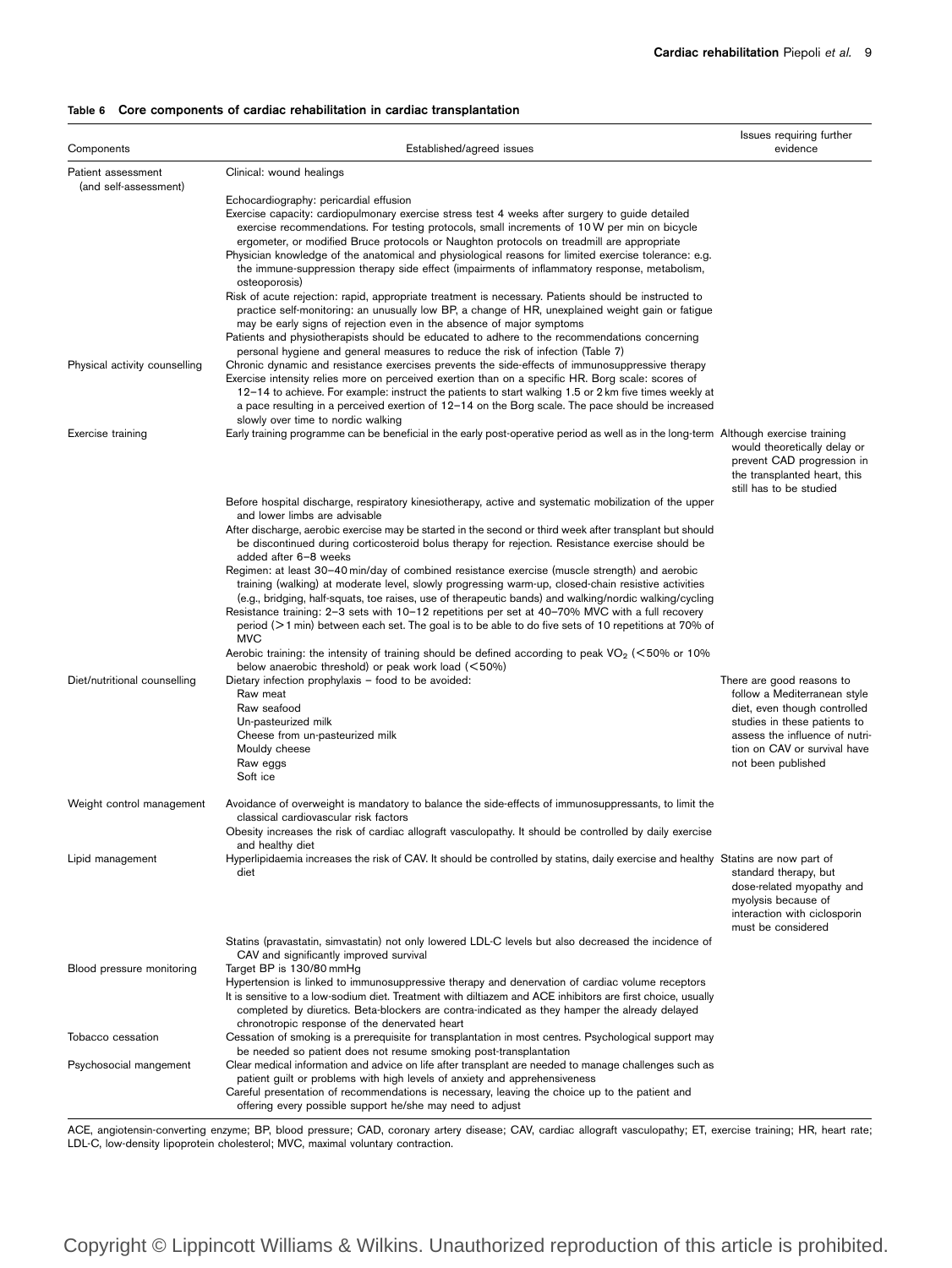### Cardiac transplantation

It is hard to imagine a group of patients more obviously in need of rehabilitation than heart transplant recipients, because of the multifaceted physical and mental problems encountered preoperatively and postoperatively [37]. Of all patients surviving the first year, 50% will live more than 12 years. As short-term survival is no longer the key issue for heart transplant recipients, a return to functional lifestyle with good quality of life becomes the desired outcome [38] (Tables 6 and 7).

### Diabetes mellitus

Impaired glucose tolerance is one of the strongest prognosticators after acute myocardial infarction (AMI). Furthermore, worldwide we see an epidemic of diabetes mellitus (DM), which is associated with an increased risk of CAD and an impaired prognosis after AMI. Nevertheless, a substantial proportion of adults meeting the criteria of DM are not identified as patients with DM. As adequate diagnosis and treatment is associated with improved survival, screening for impaired glucose

|  |  | Table 7 General measures to reduce the risk of infection after cardiac transplantation |  |  |  |  |  |  |  |  |
|--|--|----------------------------------------------------------------------------------------|--|--|--|--|--|--|--|--|
|--|--|----------------------------------------------------------------------------------------|--|--|--|--|--|--|--|--|

Good dental hygiene, no toothbrush older than 4 weeks Frequent hand washing using liquid soap Avoidance of close contact with people with infectious diseases (measles, chickenpox, mumps, mononucleosis, common cold, flu) Avoidance of contact with persons having received oral polio vaccination for 8 weeks If indispensable, pets in the household only under strict precautions and with limited contact with patient No gardening without gloves No contact with decaying plants, fruits, vegetables No stay near construction work and compost heaps No mould inside the home Hydroculture (hydroponics) better than potting compost in the home Avoidance of swimming in public baths

## Table 8 Core components of cardiac rehabilitation in diabetes mellitus

| Components                    | Established/agreed issues                                                                                                                                                                                                                                                                                                                                                                                                     | Class<br>(level)                                                                   | Issues requiring further evidence                                                                                                                                                                                                                                                    |  |  |
|-------------------------------|-------------------------------------------------------------------------------------------------------------------------------------------------------------------------------------------------------------------------------------------------------------------------------------------------------------------------------------------------------------------------------------------------------------------------------|------------------------------------------------------------------------------------|--------------------------------------------------------------------------------------------------------------------------------------------------------------------------------------------------------------------------------------------------------------------------------------|--|--|
| Patient assessment            | Predicted type 2 DM: combination of risk score tools (e.g.,<br>FINDRISK), and OGTT (2 h post-load plasma glucose level)                                                                                                                                                                                                                                                                                                       | $\mathsf{I}(\mathsf{A})$                                                           | OGTT: often lack of time during hospital<br>stay; thus, recommendation for OGTT in                                                                                                                                                                                                   |  |  |
|                               | Patients with CAD and unknown DM: OGTT<br>Functional capacity and exercise induced ischaemia by maximal<br>symptom-limited exercise stress testing                                                                                                                                                                                                                                                                            | I(B)                                                                               | discharge note to GP or CR facility?<br>Cardiopulmonary stress test as an adjunct<br>to exercise testing?                                                                                                                                                                            |  |  |
| Physical activity counselling | Daily walking for more than 30 min<br>Three hours per week of moderate intensity (i.e., brisk walking on a<br>slight [approximately 3%] incline, 5-7 days/week) or<br>One hour per week of vigorous-intensity exercise (i.e., jogging for<br>20 min, 3 days/week)                                                                                                                                                             | $\mathsf{I}(\mathsf{A})$                                                           |                                                                                                                                                                                                                                                                                      |  |  |
| Exercise training             | $\geq$ 150 min/week of moderate-intensity aerobic physical activity<br>$( \geq 4.5 \text{ METs})$ and/or 90 min/week of vigorous aerobic exercise<br>$($ > 7.5 METs)<br>The physical activity should be distributed at least 30 min on at least<br>5 days/week<br>Resistance training three times/week, targeting all major muscle<br>groups, 2-4 sets of 7-40 repetitions                                                    | $\mathsf{I}(\mathsf{A})$                                                           | Relative benefits of resistance training (e.g.,<br>eight muscle groups, two sets per muscle<br>group, 8-12 repetitions, 70-80% of<br>repetition maximum) versus<br>Endurance training (e.g., 8 muscle groups,<br>2 sets per muscle group, 25-30<br>repetitions, 40-55% of repetition |  |  |
| Diet/nutritional counselling  | In case of overweight, caloric restriction to approx. 1500 kcal/day<br>Anti-atherogenic diet: low fat, that is, 30-35% of daily energy uptake<br>(10% for monounsaturated fatty acids, e.g., olive oil); avoidance of<br>trans fats; high fibre, that is, 30 g/day; low in industrialised sugars;<br>five servings of fruits/vegetables per day<br>Diet is more effective when combined with exercise training (see<br>above) | $\mathsf{I}(\mathsf{A})$                                                           | maximum)                                                                                                                                                                                                                                                                             |  |  |
| Weight control management     | Regular weight control                                                                                                                                                                                                                                                                                                                                                                                                        |                                                                                    | Weight-reducing medications                                                                                                                                                                                                                                                          |  |  |
| Lipid management              | Statins for all aiming at LDL<80 mg/dl<br>Initiate therapy regardless of baseline LDL levels;<br>If monotherapy with a statin is not sufficient it can be combined with<br>Ezetimib<br>aim: $LDL < 70$ mg/dl;                                                                                                                                                                                                                 | $\mathsf{I}(\mathsf{A})$<br>I(B)<br>$I\mathsf{lb}$ (B)<br>$\mathsf{I}(\mathsf{B})$ | Need mortality and cost-effectiveness<br>evidence for Ezetimib                                                                                                                                                                                                                       |  |  |
| Blood pressure monitoring     | Aim at BP < 130/80<br>ACE inhibitors or ARBs are first choice therapy<br>Usually combination therapy required; choice according to<br>concomitant diagnoses<br>Anti-hypertensive therapy is more important than glucose control                                                                                                                                                                                               | $\mathsf{I}(\mathsf{B})$<br>$\mathsf{I}(\mathsf{A})$<br>$\mathsf{I}(\mathsf{A})$   |                                                                                                                                                                                                                                                                                      |  |  |
| Tobacco cessation             |                                                                                                                                                                                                                                                                                                                                                                                                                               |                                                                                    |                                                                                                                                                                                                                                                                                      |  |  |
| Psychosocial management       | In selected patients                                                                                                                                                                                                                                                                                                                                                                                                          |                                                                                    |                                                                                                                                                                                                                                                                                      |  |  |

ACE, angiotensin-converting enzyme; ARB, angiotensin receptor blocker; BP, blood pressure; CR, cardiac rehabilitation; CAD, coronary artery disease; DM, diabetes mellitus; ET, exercise training; METs, metabolic equivalent tasks; OGTT, oral glucose tolerance test.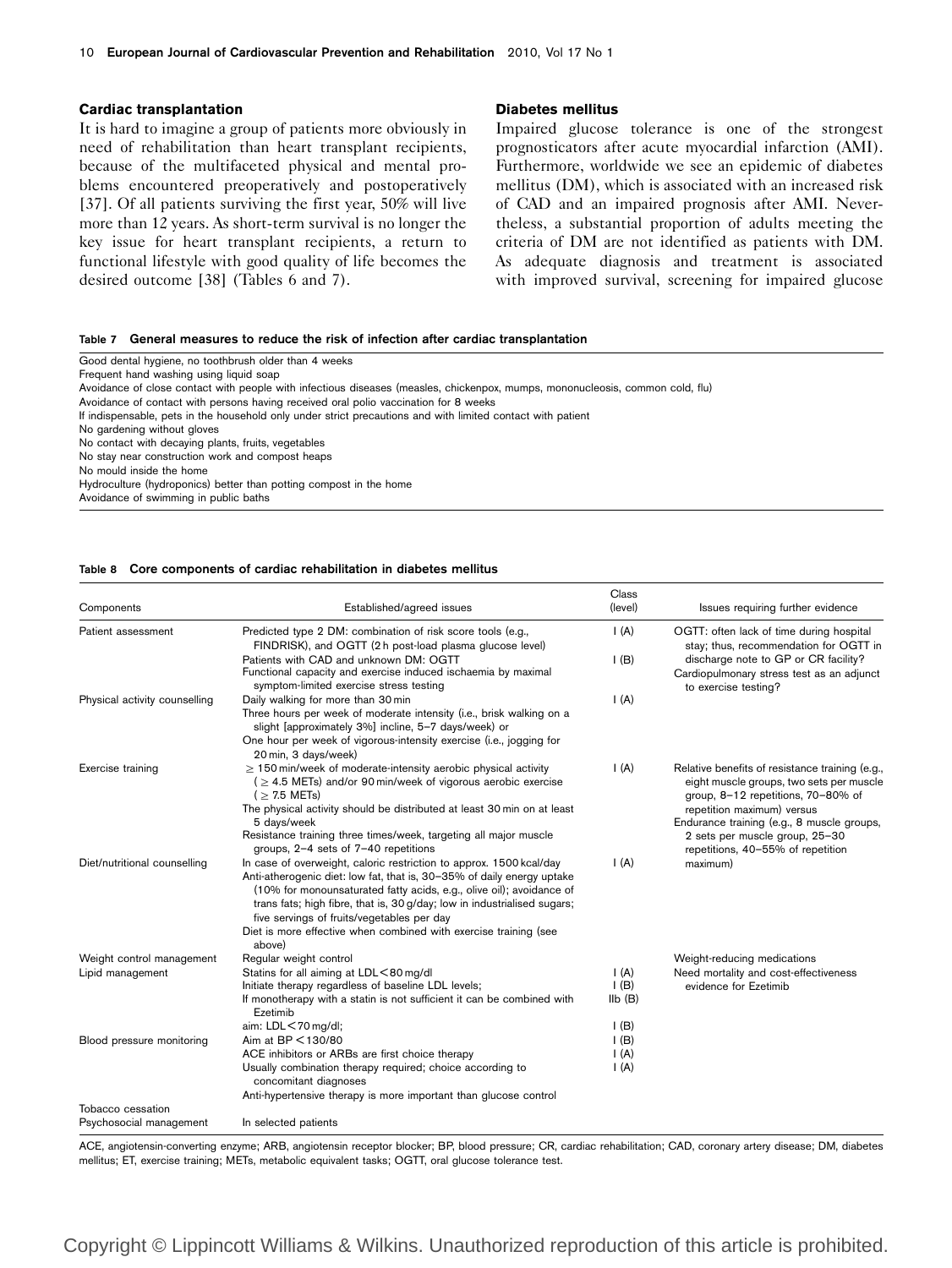|  | Table 9 Core components of cardiac rehabilitation in peripheral artery disease |  |  |  |  |
|--|--------------------------------------------------------------------------------|--|--|--|--|
|--|--------------------------------------------------------------------------------|--|--|--|--|

| Components                                            | Established/agreed issues                                                                                                                                                                                                                                                                           | Class<br>(level)         | Issues requiring further evidence                                                                                                                                             |
|-------------------------------------------------------|-----------------------------------------------------------------------------------------------------------------------------------------------------------------------------------------------------------------------------------------------------------------------------------------------------|--------------------------|-------------------------------------------------------------------------------------------------------------------------------------------------------------------------------|
| Patient assessment                                    | Clinical: any exertional limitation of the lower extremity muscles or any<br>history of walking impairment, that is, fatigue, aching, numbness, or<br>pain                                                                                                                                          |                          |                                                                                                                                                                               |
|                                                       | Primary site(s) of discomfort: buttock, thigh, calf, or foot<br>Any poorly healing wounds of the legs or feet<br>Any pain at rest localized to the lower leg or foot and its association with                                                                                                       |                          |                                                                                                                                                                               |
|                                                       | the upright or recumbent positions<br>Reduced muscle mass, strength and endurance                                                                                                                                                                                                                   |                          |                                                                                                                                                                               |
|                                                       | Bilateral arm BP: palpation of peripheral arteries and abdominal aorta<br>with annotation of any bruits and inspection of feet for trophic defects<br>Ankle-brachial index measurement: values 0.5-0.95: claudication range;                                                                        |                          |                                                                                                                                                                               |
|                                                       | 0.20-0.49: rest pain; less than 0.20: tissue necrosis<br>Functional capacity: markedly impaired. Peak $O2$ consumption is 50% of<br>the predicted value                                                                                                                                             |                          |                                                                                                                                                                               |
|                                                       | Difficulty in walking short distances, even at a slow speed, associated<br>with impairment in the performance of activities of daily living                                                                                                                                                         |                          |                                                                                                                                                                               |
|                                                       | To exclude occult CAD, perform treadmill or bicycle exercise testing to<br>monitor symptoms, ST-T wave changes, arrhythmias, claudication<br>thresholds, HR and BP responses, useful for exercise prescription                                                                                      |                          |                                                                                                                                                                               |
| Physical activity<br>counselling<br>Exercise training | Exercise activities, such as walking, lasting more than 30 min, $\geq$ 3<br>times/ week, until near-maximal pain<br>Supervised hospital- or clinic-based ET programme ensures that                                                                                                                  | $\mathsf{I}(\mathsf{A})$ | Usefulness of unsupervised ET programmes                                                                                                                                      |
|                                                       | patients are receiving a standardised exercise stimulus in a safe<br>environment, is effective and recommended as initial treatment<br>modality for all patients                                                                                                                                    |                          | [IIb, (B)]                                                                                                                                                                    |
|                                                       | Exercise-rest-exercise: each training session consists of short periods<br>of treadmill walking interspersed with rest throughout a 60-min<br>exercise session, three times weekly                                                                                                                  |                          | Time course of the response to a ET<br>programme (clinical benefits have been<br>observed as early as 4 weeks after the                                                       |
|                                                       | Treadmill exercise: more effective. The initial workload is set to a speed<br>and grade that elicit claudication symptoms within 3-5 min. Patients<br>are asked to continue to walk at this workload until they achieve<br>claudication of moderate severity. This is followed by a brief period of |                          | initiation and may continue to accrue after 6<br>months of supervised ET rehabilitation three<br>times/week and were sustained when<br>continued for an additional 12 months) |
|                                                       | rest to permit symptoms to resolve. The exercise-rest-exercise cycle<br>is repeated several times during the hour of supervision. (Table 10)<br>Resistance training: appropriately prescribed, is generally recommended                                                                             |                          |                                                                                                                                                                               |
| Diet/nutritional<br>counselling                       | To achieve a serum LDL concentration $\leq 100$ mg/dl (2.6 mmol/l)                                                                                                                                                                                                                                  | $\mathsf{I}(\mathsf{B})$ |                                                                                                                                                                               |
|                                                       | Treatment with statin to achieve a target LDL $\leq$ 80 mg/dl (1.8 mmol/l) in<br>high risk patients<br>A statin should be given as initial therapy, but niacin and fibrates may                                                                                                                     | Ila(B)<br>lla (C)        |                                                                                                                                                                               |
|                                                       | play an important role in patients with low serum HDL or high serum<br>triglyceride concentrations $($ > 150 mg/dl or 1.7 mmol/l)                                                                                                                                                                   |                          |                                                                                                                                                                               |
| Blood pressure<br>monitoring                          | Antihypertensive therapy to achieve a goal $\leq$ 140 mmHg systolic over<br>90 mmHg diastolic (non-diabetics) or <130 mmHg systolic over<br>80 mmHg diastolic (diabetics and individuals with chronic renal<br>disease)                                                                             | $\mathsf{I}(\mathsf{A})$ | Does treatment alter the progression of the<br>disease or the risk of claudication?<br>(antihypertensive drugs may decrease limb<br>perfusion pressure and potentially        |
|                                                       | The use of ACE-inhibitors in patients with PAD may confer protection<br>against cardiovascular events beyond that expected from BP lowering                                                                                                                                                         | lla (C)                  | exacerbate symptoms of claudication or<br>critical limb ischaemia, even though most                                                                                           |
| Smoking cessation                                     | Stopping smoking is exceptionally important in PAD, smoking-cessation<br>programmes involving nicotine-replacement therapy, and the use of<br>medications such as bupropion or varenicline should be encouraged                                                                                     | $\mathsf{I}(\mathsf{B})$ | patients tolerate anti-hypertensive treatment.<br>Beta-adrenergic-antagonist drugs have been<br>thought to have unfavourable effects                                          |
| Psychosocial<br>management                            |                                                                                                                                                                                                                                                                                                     |                          | on symptoms. Critical reviews however<br>concluded that beta-adrenergic antagonists<br>are safe, except in the most severely affected<br>patients [I (A)])                    |

ACE, angiotensin-converting enzyme; BP, blood pressure; CAD, coronary artery disease; ET, exercise training; HDL, high-density lipoprotein; HR, heart rate; LDL, Lowdensity lipoprotein; PAD, peripheral arterial disease.

tolerance and DM has to be improved. Participation in a CR programme offers late but optimal opportunities for screening [39–41] (Table 8).

## Peripheral artery diseases

Peripheral artery disease (PAD) is part of the multi-site presentation of atherosclerosis. At the time of diagnosis of PAD, a history of AMI or stroke, or related surgery can be expected in approximately 30% of male and 20% of

female patients. Among patients presenting with CAD or cerebrovascular disease, 32% of men and 25% of women have also peripheral arterial involvement, which is two to three times the prevalence in respective control groups. The patient with PAD should therefore be regarded as an actual or potential polyvascular patient and an integrated approach to prevention and treatment of atherothrombosis as a whole is highly warranted [42] (Tables 9 and 10).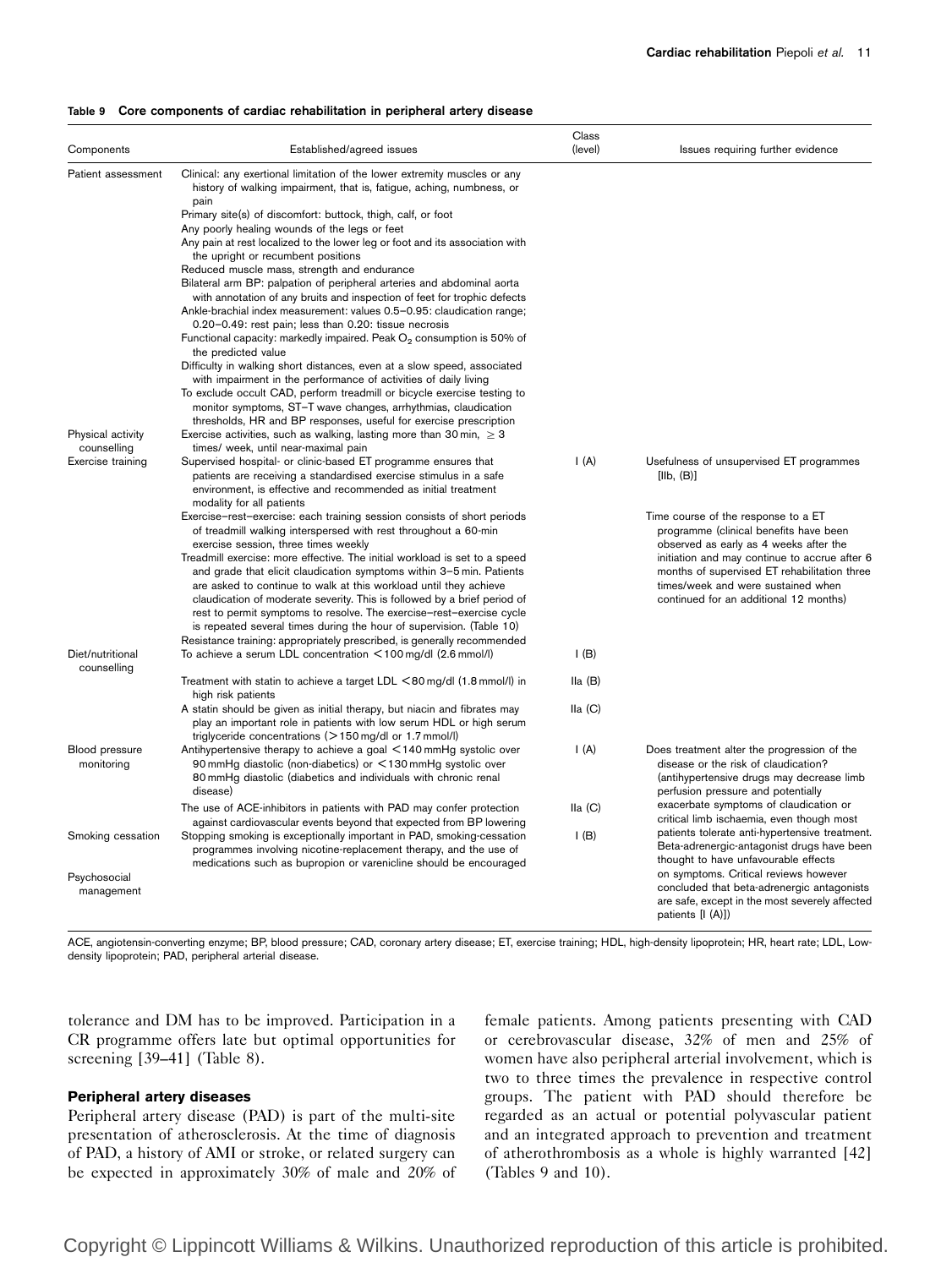#### Table 10 Key elements of a therapeutic exercise-training programme for rehabilitation from peripheral artery disease in patients with claudication [43]

Exercise guidelines for claudication

Warm-up and cool-down periods of 5–10 min each

Types of exercise

Treadmill and track walking are the most effective

Resistance training has benefit for patients with other forms of cardiovascular disease, and its use, as tolerated, for general fitness is complementary to walking but not a substitute for it

#### **Intensity**

The initial workload of the treadmill is set to a speed and grade that elicits claudication symptoms within 3–5 min

Patients walk at this workload until claudication of moderate severity occurs, then rest standing or sitting for a brief period to permit symptoms to subside

#### Duration

The exercise–rest–exercise pattern should be repeated throughout the exercise session

The initial session usually includes 35 min of intermittent walking; walking is increased by 5 min each session until 50 min of intermittent walking can be accomplished Frequency

Treadmill or track walking 3–5 times per week

#### Role of direct supervision

As the patient's walking ability improves, the exercise workload should be increased by modifying the treadmill grade or speed (or both) to ensure that the stimulus of claudication pain always occurs during the workout

As walking ability improves, and a higher HR is reached, there is the possibility that cardiac signs and symptoms may appear. These symptoms should be appropriately diagnosed and treated

HR, heart rate.

| Components                    | Established/agreed issues                                                                                                                                                                                                                                                                                           |
|-------------------------------|---------------------------------------------------------------------------------------------------------------------------------------------------------------------------------------------------------------------------------------------------------------------------------------------------------------------|
| Patient assessment            | Clinical history: cardiovascular disease (e.g., CAD, HF, arterial fibrillation, PAD, renal failure) and risk factors as well as<br>concomitant diseases (e.g., stroke, neurological dysfunction, COPD, visual/hearing impairment, arthritis, osteoporosis, urinary<br>incontinence, cognitive impairment, dementia) |
|                               | Education: take into account the fact that older patients typically more often have visual, hearing and cognitive impairments                                                                                                                                                                                       |
|                               | Expected outcomes: formulation of a therapeutic regime with a high level of individual care and support                                                                                                                                                                                                             |
| Physical activity counselling | Emphasize participation in supervised group activities to advance social integration and social support                                                                                                                                                                                                             |
| Exercise training             | Tailored exercise recommendations: prescriptions for a given patient should:                                                                                                                                                                                                                                        |
|                               | Depend on existing co-morbidities and on the baseline level of physical capacity as well as existing activity limitation<br>Include activities to develop endurance, strength, flexibility, coordination (balance skills) and body awareness                                                                        |
|                               | Start at a very low level and gradually progress to a goal of moderate activity                                                                                                                                                                                                                                     |
|                               | Frailty: for frail patients stationary cycling may provide a greater degree of stability and less risk of injury than walking exercise<br>Recommended intensity for resistance exercise $\leq 30 - 60\%$ of one repetition maximum (RM)                                                                             |
|                               | Select exercise appropriate to musculoskeletal conditions in older patients                                                                                                                                                                                                                                         |
|                               | Avoid exercises that require rapid postural variations for orthostatic hypotension risk                                                                                                                                                                                                                             |
|                               | Greater benefits from shorter single exercise session with prolonged duration of the CR/ET programmes                                                                                                                                                                                                               |
| Diet/nutritional counselling  |                                                                                                                                                                                                                                                                                                                     |
| Weight control management     | Less likely to be severely obese than younger patients, especially those with HF which are at higher risk to develop cardiac<br>cachexia                                                                                                                                                                            |
|                               | BMI 28-29 kg/m <sup>2</sup> is the target value                                                                                                                                                                                                                                                                     |
| Lipid management              | Benefit from lipid lowering medication (statins) as for other patients                                                                                                                                                                                                                                              |
| BP monitoring                 | Target BP in older people is $\leq 130/89$ mmHg, $\leq 120/80$ in patients with diabetes, HF, CAD or renal failure                                                                                                                                                                                                  |
|                               | A careful management of hypertension in older patients is mandatory including pharmachological and nonpharmacological<br>interventions (weight reduction, exercise and low salt intake)                                                                                                                             |
| Smoking cessation             |                                                                                                                                                                                                                                                                                                                     |
| Psychosocial management       | Treatment should focus on identifying and reducing depression and anxiety, improving social adaptation and reintegration as well<br>as overall quality of life                                                                                                                                                      |

Table 11 Cardiac rehabilitation in older patients

BP, blood pressure; BMI, body mass index; CAD, coronary artery disease; COPD, chronic obstructive pulmonary disease; HF, heart failure; PAD, peripheral arterial disease.

# Core components and objectives in challenging populations

It is important to emphasize that there is typically more variety within groups such as older people and women, than between them and comparison groups – in this case younger people and men. It is nonetheless important to signal some issues, which will be more prominent in groups who have been less involved in CR programmes to date. Five such groups are identified here. These groups are older and female patients and patients with specific co-morbidity, transient ischaemic attack or stroke, chronic obstructive pulmonary disease (COPD) and chronic renal failure (CRF). Of course many others could also be identified.

# Older patients

Older cardiac patients are often excluded from CR programmes [44]. However, benefits of CR and ET in exercise capacity, in functional capacity, in behavioural characteristics (depression, anxiety, somatization and hostility) and in overall quality of life, modification of cardiovascular risk factors, smoking cessation, antihypertensive therapy and lipid lowering medication has been documented also in older patients, even in those with severe clinical status and multiple co-morbidity condition [45]. The planning and implementation of CR in older groups requires a high level of individual care and support with a careful clinical evaluation beyond cardiovascular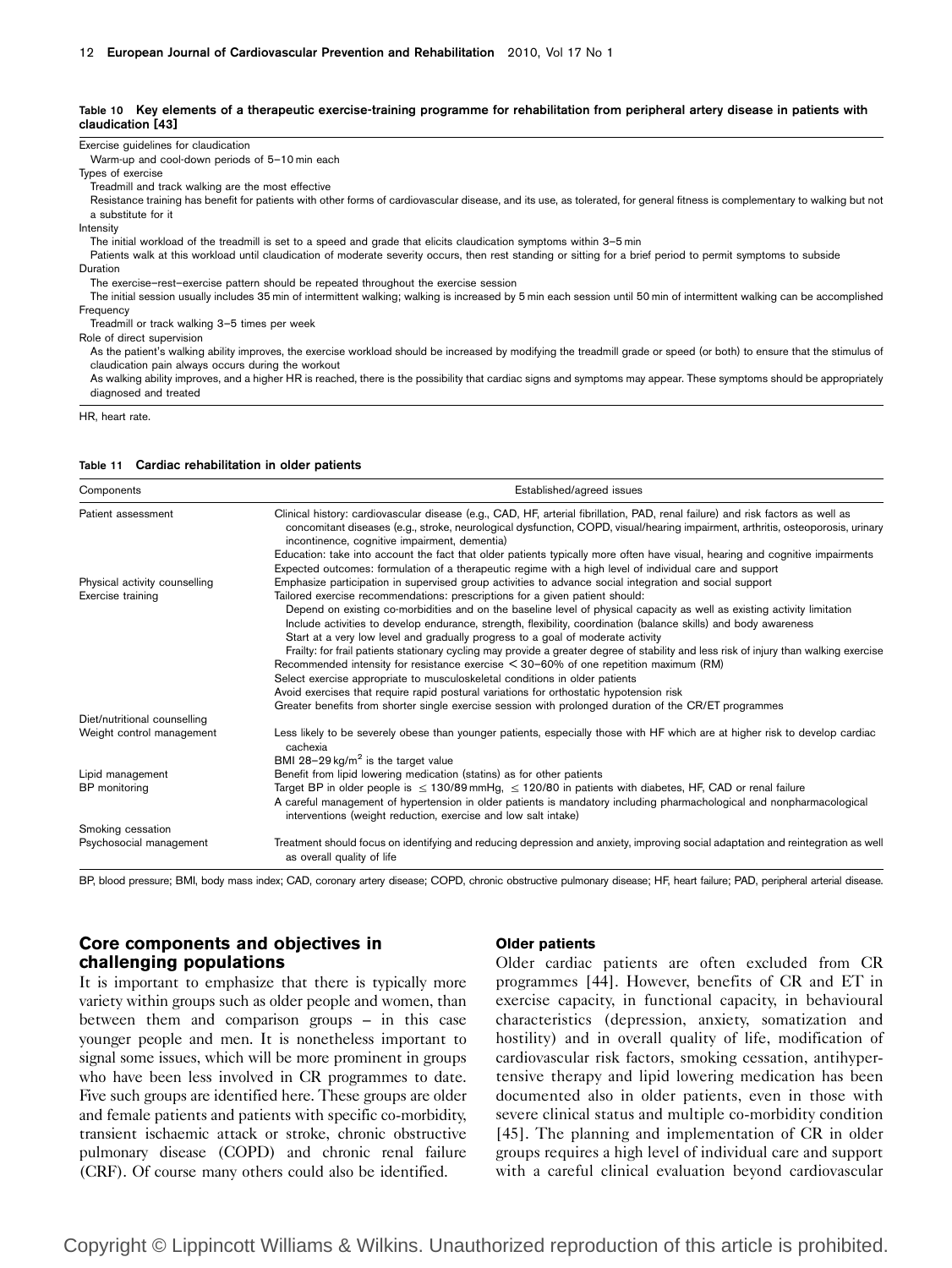function, including psychosocial assessment and evaluation of co-morbidities. Accordingly, residential CR may be an appropriate option. Main goals of CR in the aging patient are preservation of mobility, independence and mental function, prevention/ treatment of anxiety and depression, improving quality of life, encouragement of social adaptation and reintegration, and enabling the patient to return to the same lifestyle as before the acute event (Table 11).

## Women

Women benefit from comprehensive CR as much as men [46]. This is also true for older women. The planning and implementation of CR in women needs to consider that women are more likely to be older, to have hypertension, diabetes, hypercholesterolemia, obesity and HF, as well as lower exercise and functional capacity compared to male patients and may therefore carry a higher cardiac risk as a CR population. Beyond the impact of the cardiac disease, older women in particular are more likely to experience activity limitations and other exercise-limiting co-morbid conditions such as arthritis, osteoporosis and urinary incontinence. At recruitment to CR, women typically score lower in health-related quality of life and they are more likely to be diagnosed with depressive disorders and higher scores of anxiety (Table 12).

## History of transient ischaemic attack/stroke

Owing to the common underlying risk factors, patients admitted to CR may sometimes have a history of transient ischaemic attack or stroke, which has therefore to be screened. Depending on the localization of stroke, residual neurological deficits might influence the CR process [47] (Table 13).

## History of chronic obstructive lung disease

Long-time smokers often develop COPD, thus its prevalence is high in patients admitted to CR. COPD (stage II, III and VI) has significant extra pulmonary effects including reduced exercise capacity, weight loss and skeletal muscle dysfunction similar to those known in HF patients. All COPD patients will benefit from exercise based CR programmes improving exercise tolerance and symptoms of dyspnoea and fatigue [48] (Table 14).

## History of chronic renal failure (CRF)

In patients with CRF, cardiovascular disease is the major cause of morbidity and mortality [49]. The prevalence of CRF in patients admitted to CR is therefore high and has to be considered by a comprehensive screening for cardiovascular co-morbidities in these patients. Depending on the duration and classification of renal failure a moderate

|                               |                                                                                                                                                                                                                                                                                 | Class                    |
|-------------------------------|---------------------------------------------------------------------------------------------------------------------------------------------------------------------------------------------------------------------------------------------------------------------------------|--------------------------|
| Components                    | Established/agreed issues                                                                                                                                                                                                                                                       | (level)                  |
| Patient assessment            | Clinical history: (see also Table 11)                                                                                                                                                                                                                                           |                          |
|                               | Patient education: crucial to provide comprehensive information on the contents and the basic purpose of the                                                                                                                                                                    |                          |
|                               | CR programme to improve adherence and reduce possible barriers                                                                                                                                                                                                                  |                          |
| Physical activity counselling | Advise and encourage to perform regular physical activities (e.g., walking or biking $>30$ min 5-7 days a week)                                                                                                                                                                 | $\mathsf{I}(\mathsf{B})$ |
|                               | Women who need to lose weight or sustain weight loss should accumulate a minimum of 60-90 min of                                                                                                                                                                                | I(C)                     |
|                               | moderate-intensity physical activity (eg, brisk walking) on most, and preferably all, days of the week                                                                                                                                                                          |                          |
|                               | Emphasize participation in supervised group activities to advance social integration and support                                                                                                                                                                                |                          |
| Exercise training             | Exercise recommendations and prescriptions (see also Table 11):                                                                                                                                                                                                                 | $\mathsf{I}(\mathsf{A})$ |
|                               | Incorporate individual preferences which might be different from those of male patients                                                                                                                                                                                         |                          |
|                               | Include combined programme of endurance (cycle, walking, nordic walking) and resistance exercise (major<br>functional, postural and pelvic flour muscle)                                                                                                                        |                          |
|                               | Include callisthenics to develop flexibility, coordination (balance skills) and, body awareness                                                                                                                                                                                 |                          |
|                               | Include activities and games which enhance communication and social integration                                                                                                                                                                                                 |                          |
| Diet/Nutritional counselling  | A diet rich in fruits and vegetables, whole-grain, high-fibre foods; fish, especially oily fish, $\geq$ twice a week;                                                                                                                                                           | $\mathsf{I}(\mathsf{B})$ |
|                               | Limit intake of saturated fat to less than 10% of energy (<7% if possible), cholesterol to less than 300 mg/day,                                                                                                                                                                |                          |
|                               | alcohol intake to $\leq 1$ drink/day, sodium intake to less than 2.3 g/day (approximately 1 tsp salt). Consumption<br>of trans-fatty acids should be as low as possible $(< 1\%$ of energy)                                                                                     |                          |
| Weight control management     | Maintain/achieve a BMI between 18.5 and 24.9 kg/m <sup>2</sup> and a waist circumference $\leq$ 88 cm                                                                                                                                                                           | $\mathsf{I}(\mathsf{B})$ |
|                               | In obese women, weight reduction and maintenance is mandatory through appropriate caloric intake, physical<br>activity and exercise as well as behavioural programmes                                                                                                           |                          |
|                               | Older women with CHF and other chronic diseases are at risk to develop cardiac cachexia                                                                                                                                                                                         |                          |
| Lipid management              | Encourage optimal lipid management through lifestyle approaches and lipid lowering medication (statin therapy,<br>unless contraindicated)                                                                                                                                       | $\mathsf{I}(\mathsf{B})$ |
|                               | Use LDL-C lowering drug therapy simultaneously with lifestyle therapy in women with CAD                                                                                                                                                                                         | $\mathsf{I}(\mathsf{A})$ |
| Blood pressure monitoring     | Management of hypertension should include non-pharmacological interventions (weight reduction, exercise and<br>low salt intake) and antihypertensive therapy                                                                                                                    | $\mathsf{I}(\mathsf{B})$ |
|                               | Target BP are $\leq$ 130/80                                                                                                                                                                                                                                                     |                          |
|                               | Pharmacotherapy is indicated when blood pressure is $>140/90$ mmHg or at an even lower blood pressure in<br>the setting of chronic kidney disease or diabetes (>130/80 mmHg). Thiazide diuretics should be part of the<br>drug regimen for most patients unless contraindicated | $\mathsf{I}(\mathsf{A})$ |
| Smoking cessation             |                                                                                                                                                                                                                                                                                 | $\mathsf{I}(\mathsf{B})$ |
| Psychosocial management       | Focus on identifying and treating anxiety and depression, improvement in social adaptation and reintegration as                                                                                                                                                                 | Ila(B)                   |
|                               | well as overall quality of life                                                                                                                                                                                                                                                 |                          |

## Table 12 Cardiac rehabilitation in women

BP, blood pressure; BMI, body mass index; CAD, coronary artery disease; CHF, chronic heart failure; CR, cardiac rehabilitation; tsp, teaspoon.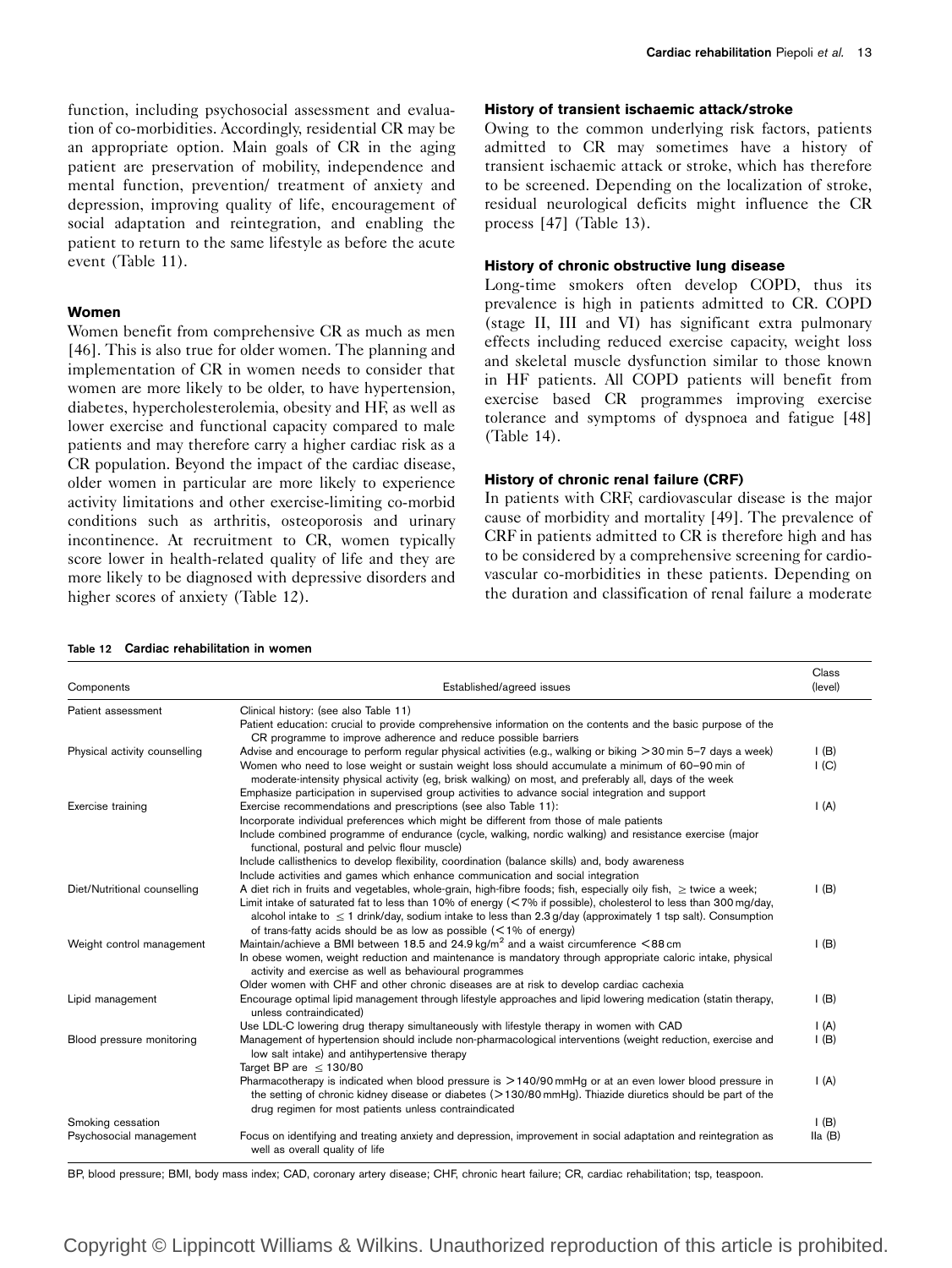| Components                                                                                                                                                 | Established/generally agreed issues                                                                                                                                                                                                                                                                                                                                                                                                                                                                                                                                                                                                                                                                     |
|------------------------------------------------------------------------------------------------------------------------------------------------------------|---------------------------------------------------------------------------------------------------------------------------------------------------------------------------------------------------------------------------------------------------------------------------------------------------------------------------------------------------------------------------------------------------------------------------------------------------------------------------------------------------------------------------------------------------------------------------------------------------------------------------------------------------------------------------------------------------------|
| Patient assessment                                                                                                                                         | Risk factors and (a history of) neurological symptoms and deficits (e.g., amaurosis fugax, diplopic images, aphasia, hemiparesis,<br>paresthesia, dementia, vertigo)                                                                                                                                                                                                                                                                                                                                                                                                                                                                                                                                    |
|                                                                                                                                                            | Gait ability, sitting balance, standing balance and functional mobility [e.g., Berg Balance Scale (www.strokecenter.org)], Clinical<br>Outcome Variables Scale (www.rehab.onca/irrd/covs)                                                                                                                                                                                                                                                                                                                                                                                                                                                                                                               |
|                                                                                                                                                            | Residual neurological deficits especially those which might affect the patients ability to participate in the CR-programme (e.g.,<br>paresis, motor deficits, movement deficits, impaired sensibility, cognitive deficits, and/or neuro-psychological symptoms, such<br>as attention deficits, apraxia, aphasia)                                                                                                                                                                                                                                                                                                                                                                                        |
|                                                                                                                                                            | In patients with residual and severe deficits, consider if participation in the usual educational programme can be of benefit                                                                                                                                                                                                                                                                                                                                                                                                                                                                                                                                                                           |
| Physical activity counselling<br>Exercise training                                                                                                         | Provided there are no contraindications, all heart patients with history of TIA or stroke should be encouraged to participate in<br>exercise-based CR                                                                                                                                                                                                                                                                                                                                                                                                                                                                                                                                                   |
|                                                                                                                                                            | When possible the patient should participate in the normal CR exercise programme. However, ET prescriptions for a given<br>patient should depend on the baseline level of physical capacity as well as existing exercise-limiting neurological deficits and/<br>or disabilities                                                                                                                                                                                                                                                                                                                                                                                                                         |
|                                                                                                                                                            | In the presence of impaired sitting or standing balance and gait ability, as well as the dependence on supports or mobility<br>devices, the exercise programme has to be modified to meet the patient's special needs. In case of reduced sitting ability,<br>balance cycling in supine position or with other available sitting support should be considered. In case of reduced standing<br>ability, balance gymnastic programme to improve flexibility, coordination and strength (low to moderate intensity) should be<br>performed in sitting position. In the presence of reduced gait ability, individual physiotherapy, example, special gait training on<br>the treadmill should be considered |
|                                                                                                                                                            | The implementation of relaxation training also has to take into account possible motor deficits and consider if the participation in<br>the sitting position might fit better                                                                                                                                                                                                                                                                                                                                                                                                                                                                                                                           |
|                                                                                                                                                            | In the presence of spastic paresis, motor deficits and impaired sensor-motor function, individual physiotherapy is indicated<br>To avoid cardiac overload, it has to be considered that patients with motor deficits or disabilities (e.g., caused by spasticity) have<br>higher energy demands for given activity                                                                                                                                                                                                                                                                                                                                                                                      |
| Diet/nutritional counselling<br>Weight control management<br>Lipid management<br>Blood pressure monitoring<br>Smoking cessation<br>Psychosocial management |                                                                                                                                                                                                                                                                                                                                                                                                                                                                                                                                                                                                                                                                                                         |

CR, cardiac rehabilitation; ET, exercise training; TIA, transient ischaemic attack.

|  |  |  | Table 14 Cardiac rehabilitation in patients with COPD |  |  |  |  |
|--|--|--|-------------------------------------------------------|--|--|--|--|
|--|--|--|-------------------------------------------------------|--|--|--|--|

| Components                                    | Established/agreed issues                                                                                                                                                                                                                                                                                      |
|-----------------------------------------------|----------------------------------------------------------------------------------------------------------------------------------------------------------------------------------------------------------------------------------------------------------------------------------------------------------------|
| Patient assessment                            | Risk factors and symptoms (dyspnoea, chronic cough, chronic sputum production)<br>Spirometry (for classification of COPD severity; specific cut points e.g., post-bronchodilator FEV <sub>1</sub> /FVC ratio or FEV <sub>1</sub> )<br>Exercise capacity by cardio pulmonary stress test and/or 6 min walk test |
|                                               | Echocardiography (exclusion/diagnosis of pulmonary hypertension; cor pumonale)                                                                                                                                                                                                                                 |
| Physical activity counselling                 | Introduction to peak flow-based self management                                                                                                                                                                                                                                                                |
| Exercise training                             | ET prescriptions should depend on the baseline level of physical capacity and the COPD severity. The programme should<br>include endurance (interval training), resistance exercise (especially lower body exercise), breathing exercise and instruction<br>into postures to help shift and cough up phlegm    |
|                                               | Patients with measurable obstruction should be advised to use a bronchodilator medication before starting the exercise. In case<br>of post-bronchodilator FEV <sub>1</sub> :                                                                                                                                   |
|                                               | More than 75%, the patient can be integrated into the regular CR exercise training regime                                                                                                                                                                                                                      |
|                                               | Less than $75\% > 50\%$ the level of endurance exercise should be reduced by $10-15\%$                                                                                                                                                                                                                         |
|                                               | Less than 50%, participation to low dose endurance/interval cycle ergometer training as well as gymnastics<br>(Borg-Dyspnoea-Scale value $\leq$ 5, breathing rate $\leq$ 20/min) is advisable                                                                                                                  |
|                                               | Less than $30\%$ , $O_2$ saturation should not exceed values less than $90\%$                                                                                                                                                                                                                                  |
| Educational programme                         |                                                                                                                                                                                                                                                                                                                |
| Diet/nutritional counselling                  |                                                                                                                                                                                                                                                                                                                |
| Weight control management<br>Lipid management | Patients with severe COPD are at risk of developing cachexia                                                                                                                                                                                                                                                   |
| Blood pressure monitoring                     |                                                                                                                                                                                                                                                                                                                |
| Smoking cessation<br>Psychosocial management  | Stopping smoking is a particularly important intervention and all forms of treatment programme should be offered                                                                                                                                                                                               |

COPD, chronic obstructive pulmonary disease; CR, cardiac rehabilitation; ET, exercise training.

to severe reduction of physical capacity can be assumed, generated by renal anaemia, uraemic myopathy and polyneuropathy, disturbances in volume status, electrolyte balance and or acid-base metabolism, physical inactivity as well as immunosuppressive therapy in patients after kidney transplantation (Table 15).

## Future challenges

Despite the body of professional recommendations on cardiovascular disease prevention, integration of prevention strategies into daily practice is still inadequate. In Europe only about a third of CAD patients receive any form of CR, with considerable variation between European regions [50].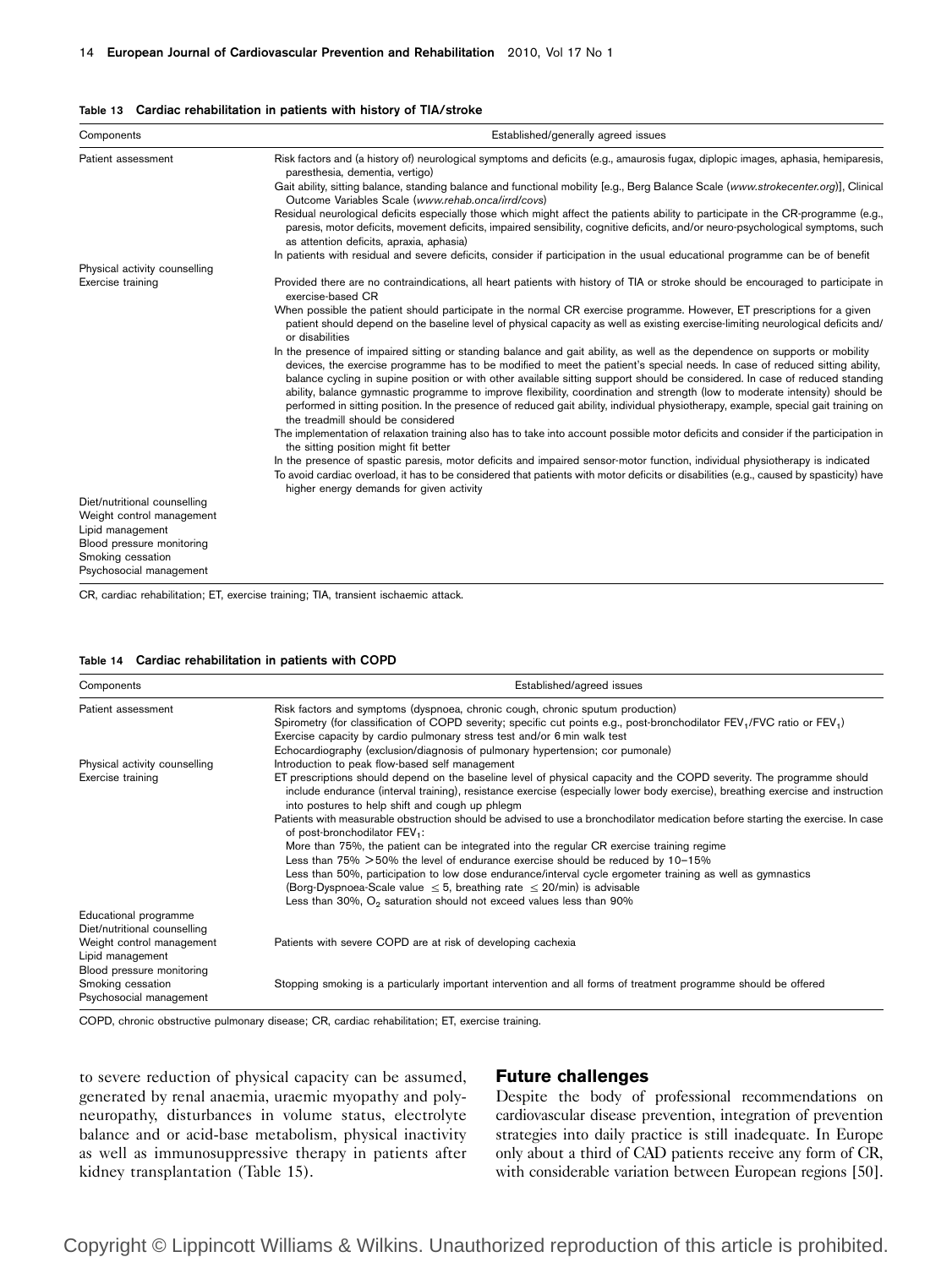|  |  | Table 15 Cardiac rehabilitation in patients with chronic renal failure (CRF) |  |  |  |  |  |  |  |  |
|--|--|------------------------------------------------------------------------------|--|--|--|--|--|--|--|--|
|--|--|------------------------------------------------------------------------------|--|--|--|--|--|--|--|--|

| Components                    | Established/agreed issues                                                                                                                                                                                                                                                              |
|-------------------------------|----------------------------------------------------------------------------------------------------------------------------------------------------------------------------------------------------------------------------------------------------------------------------------------|
| Patient assessment            | Risk factors (hypertension, diabetes, family history of kidney disease) and symptoms of CRF (e.g., proteinuria)<br>Glomerular filtration rate by the modification of diet in renal disease equation (http://www.nephron.com) is essential                                              |
| Physical activity counselling |                                                                                                                                                                                                                                                                                        |
| Exercise training             | The programme should include a combination of endurance and resistance exercise (especially lower body exercise) and<br>activities to develop flexibility, coordination and body awareness                                                                                             |
|                               | For a given patient, ET should depend on the baseline level of physical capacity and the CRF severity. In stage I-III, the CRF<br>usually does not affect the exercise programme which should be deduced by the heart disease<br>Special advices for haemodialysis patients (stage V): |
|                               | To avoid injury of the arteriovenous fistula and pain in the shunt-arm: the puncture-area should be protected with dressing<br>while exercising<br>Patients should not wear wristwatches or wristbands                                                                                 |
|                               | BP should not be measured on the shunt-arm side                                                                                                                                                                                                                                        |
|                               | HR can more easily be measured on the shunt-arm side                                                                                                                                                                                                                                   |
|                               | Avoid exercises (gymnastics and resistance exercises) which include pressing on the arms and/or holding the arms in head up<br>position                                                                                                                                                |
|                               | ET should be performed on the day between haemodialysis treatments                                                                                                                                                                                                                     |
|                               | Special advice for patients after kidney trans-plantation                                                                                                                                                                                                                              |
|                               | Consider the vulnerability of the kidney transplant in the fossa iliaca directly under the abdominal wall, the reduced perfusion<br>of the transplant                                                                                                                                  |
|                               | and adverse effects of the immunosuppressive therapy                                                                                                                                                                                                                                   |
|                               | Avoid exercises performed in face down position and extreme stretching exercises for the upper part of the body                                                                                                                                                                        |
| Educational program           |                                                                                                                                                                                                                                                                                        |
| Diet/nutritional counselling  | In patients with higher stage of the CRF ( $\geq$ IV stage CRF)                                                                                                                                                                                                                        |
|                               | hyper-phosphataemia and hypocalcaemia have to be considered and the intake of foods rich of phosphate (e.g., milk products,                                                                                                                                                            |
|                               | eggs and meat) should be reduced, whereas calcium supplementation is recommended                                                                                                                                                                                                       |
|                               | The intake of food rich of potassium (e.g., fresh fruits, nuts, fruit juice) should be reduced                                                                                                                                                                                         |
|                               | The supplementation of a vitamin D analogue (calcitol, afacitol or paracitol) should be considered<br>In stage V CRF, supplementation of water soluble vitamins should be considered                                                                                                   |
| Weight control management     |                                                                                                                                                                                                                                                                                        |
| Lipid management              |                                                                                                                                                                                                                                                                                        |
| Blood pressure monitoring     |                                                                                                                                                                                                                                                                                        |
| Smoking cessation             |                                                                                                                                                                                                                                                                                        |
| Psychosocial management       |                                                                                                                                                                                                                                                                                        |

BP, blood pressure; ET, exercise training; HR, heart rate; RF, renal failure.

Discontinuation of medication after acute events is frequent and occurs early after hospital discharge. Patients with other clinical manifestations of atherosclerotic cardiovascular disease receive little or no formal preventive and rehabilitative care. The results of the EUROASPIRE audits of preventive care of coronary patients over the last 12 years show adverse lifestyle trends; increasing prevalence of smoking among younger (<50 years) patients, especially women, and increasing obesity, central obesity and diabetes. Control of BP is unchanged over this period, with over half of all patients still above the therapeutic target, despite increasing use of anti-hypertensive medications. Only lipid management has improved with the use of statins [51]. Moreover, even when implemented, most of the CR programmes rely mainly on short-term interventions and are not adequately implemented on the long term. Short-term approaches are, in fact, unlikely to yield long-term benefits, impact quality of life, or decrease morbidity and mortality. Some lessons and optimism may have been provided by recent studies on prevention and CR, specifically aimed at maintaining beneficial long term life changes and improving prognosis in cardiac patients, for example, the EuroAction and GlObal Secondary Prevention strategiEs to Limit studies.

The EuroAction demonstration project in preventive cardiology was a nurse-managed, multidisciplinary, lifestyle, risk factor and therapeutic management programme. It was evaluated in a cluster randomized controlled trial in 24 hospital and general practice centres across eight countries [52]. Patients presenting with coronary disease in hospital, and individuals at high risk of developing cardiovascular disease in primary care, were randomized to either a family-based comprehensive lifestyle intervention with management of BP and lipids or to usual care. The EuroAction programme reduced the risk of cardiovascular disease compared with usual care through lifestyle changes by families, who together made healthier food choices and became more physically active over 1 year. These lifestyle changes led to modest weight loss in both groups of patients and, for high-risk patients, there was also a significant reduction in central obesity. BP control was significantly improved in both groups of patients, and for those with CAD this was achieved without the use of additional antihypertensive drugs. Control of blood cholesterol concentrations improved in both groups of patients and significantly so in high-risk patients because of increased use of statins. Overall the use of all cardioprotective drugs was substantially higher in the hospital compared to the primary care programme, although for high risk patients ACE inhibitors and statins were both prescribed more frequently compared to usual care. EuroAction is one model of preventive care, successfully implemented and objectively assessed, which shows that standards of care can be raised in routine clinical practice.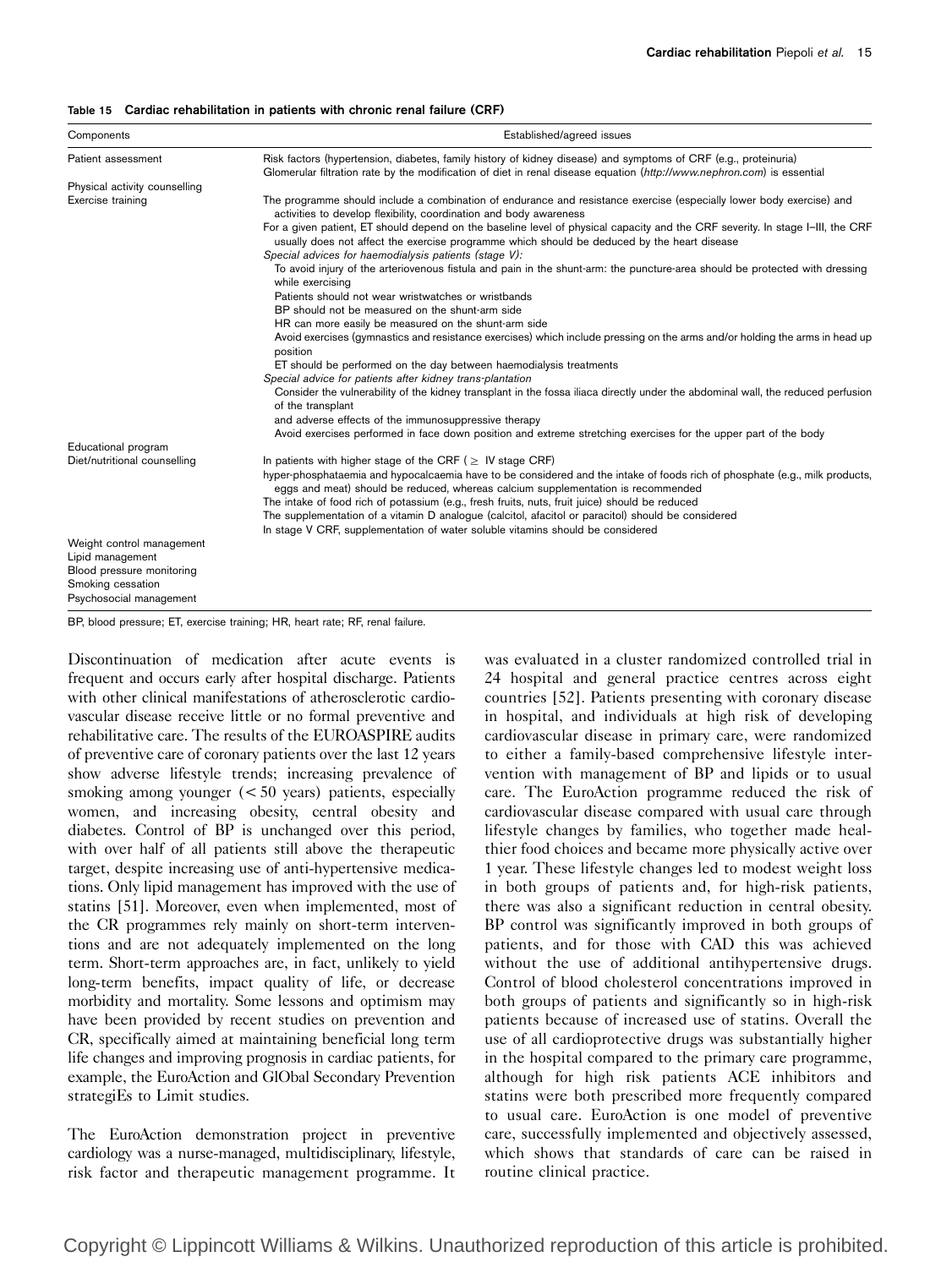The GlObal Secondary Prevention strategiEs to Limit event recurrence after myocardial infarction study was a 3-year, multi-centre, randomized, controlled trial comparing a long-term, reinforced multifactorial educational and behavioural intervention coordinated by a cardiologist versus usual care after a standard CR programme following MI [53]. At 3 years the intervention proved to be effective in countering the risk factors and increasing medication adherence over time, with significant improvement in lifestyle habits (i.e., exercise, diet, psychosocial stress, body weight control). In harmony with these results, all the clinical endpoints were reduced by the intensive intervention: cardiovascular mortality, nonfatal MI and stroke by 33% and cardiac death plus nonfatal MI by 36%, total stroke by 32% and total mortality by 21% [54]. These preliminary but encouraging experiences should promote strategies to help patients to keep the achievements of the CR in the medium and longer-term.

In conclusion, there is now a large and tailored body of evidence addressing the generality of the benefits of CR for all patients but also increasing evidence of specific modalities to address the variety of clinical, functional, dietary and psychosocial needs of specific groups of patients. This report provides a summary of the best available evidence to promote comprehensive CR for all along generally agreed principles and with the tailoring necessary and proven for specific sub-groups.

### References

- 1 http://www.heartcharter.eu/<br>2 Rehabilitation After Cardiova
- 2 Rehabilitation After Cardiovascular Diseases,With Special Emphasis on Developing Countries. Report of a WHO Expert Committee. Geneva, Switzerland: World Health Organization; 1993. WHO Technical Report Series, No. 831.
- 3 Antman EM, Anbe ST, Armstrong PW, Bates ER, Green LA, Hand M, et al. ACC/AHA guidelines for the management of patients with ST-elevation myocardial infarction: executive summary: a report of the American College of Cardiology/American Heart Association Task Force on Practice Guidelines. J Am Coll Cardiol 2004; 44:671–719.
- 4 Braunwald E, Antman EM, Beasley JW, Califf RM, Cheitlin MD, Hochman JS, et al. ACC/AHA 2002 guideline update for the management of patients with unstable angina and non–ST-segment elevation myocardial infarction: summary article: a report of the American College of Cardiology/ American Heart Association Task Force on Practice Guidelines. J Am Coll Cardiol 2002; 40:1366–1374.
- 5 Gibbons RJ, Abrams J, Chatterjee K, Daley J, Deedwania PC, Douglas JS, et al. ACC/AHA 2002 guideline update for the management of patients with chronic stable angina: summary article: a report of the American College of Cardiology/American Heart Association Task Force on Practice Guidelines. Circulation 2003; 107:149–158.
- 6 Joliffe JA, Rees K, Taylor RS, Thompson D, Oldridge N, Ebrahim S. Exercisebased rehabilitation for coronary heart disease. Cochrane Database Syst Rev 2001; Issue 1 Art No: CD001800. DOI: 10.1002/ 14651858.CD001800
- 7 Piepoli MF, Davos C, Francis DP, Coats AJ, ExTraMATCH Collaborative. Exercise training meta-analysis of trials in patients with chronic heart failure (ExTraMATCH). BMJ 2004; 328:189–193.
- Recommendations by the Working Group on Cardiac Rehabilitation of the European Society of Cardiology. Long term comprehensive care of cardiac patients. Eur Heart J 1992; 13 (Suppl C):1C-45C.
- Balady GJ, Williams M, Ades PA, Bittner V, Comoss P, Foody JM, et al. Core Components of Cardiac Rehabilitation/ Secondary Prevention Programs: 2007 update. A Scientific Statement From the American Heart Association Exercise, Cardiac Rehabilitation, and Prevention Committee, the Council on Clinical Cardiology; the Councils on Cardiovascular Nursing, Epidemiology and Prevention, and Nutrition, Physical Activity, and Metabolism; and the

American Association of Cardiovascular and Pulmonary Rehabilitation. Circulation 2007; 115:2675–2682.

- 10 Giannuzzi P, Saner H, Björnstad H, Fioretti P, Mendes M, Cohen-Solal A, et al. Secondary prevention through cardiac rehabilitation: position paper of the working group on cardiac rehabilitation and exercise physiology of the European society of Cardiology Eur. Heart J 2003; 24: 1273–1278.
- 11 Giannuzzi P, Mezzani A, Saner H, Björnstad H, Fioretti P, Mendes M, et al. Physical activity for primary and secondary prevention. Position paper of the working group on cardiac rehabilitation and exercise physiology of the European society of cardiology. Eur J Cardiovasc Prev Rehabil 2003; 10:319–327.
- 12 Graham I, Atar D, Borch-Johnsen K, Boysen G, Burell G, Cifkova R, et al. Fourth Joint Task Force of the European Society of Cardiology and other societies on cardiovascular disease prevention in clinical practice. Eur J Cardiovasc Prev Rehabil 2007; 14 (Suppl 2):S1–113.
- 13 Alberti KGMM, Zimmet P, Shaw J. International Diabetes Federation: a consensus on Type 2 diabetes prevention. Dia Med 2007; 24:451–463.
- 14 Bjarnason-Wehrens B, Mayer-Berger W, Meister ER, Baum K, Hambrecht R, Gielen S. Recommendations for resistance exercise in cardiac rehabilitation. Recommendations of the German Federation for Cardiovascular Prevention and Rehabilitation. Eur J Cardiovasc Prev Rehabil 2004; 11:352–361.
- 15 DASH-Sodium Collaborative Research Group, Sacks FM, Svetkey LP, Vollmer WM, Appel LJ, Bray GA, Harsha D, et al. Effects on blood pressure of reduced dietary sodium and the dietary approaches to stop hypertension (DASH) diet. N Engl J Med 2001; 344:3–10.
- 16 Mancia G, De Backer G, Dominiczak A, Cifkova R, Fagard R, Germano G, et al. 2007 Guidelines for the Management of Arterial Hypertension: the Task Force for the Management of Arterial Hypertension of the European Society of Hypertension (ESH) and of the European Society of Cardiology (ESC). J Hypertens 2007; 25:1105–1187.
- Van de Werf F, Ardissino D, Betriu A, Cokkinos DV, Falk E, Fox KA, et al. Management of acute myocardial infarction in patients presenting with ST-segment elevation. The Task Force on the Management of Acute Myocardial Infarction of the European Society of Cardiology. Eur Heart J 2003; 24:28–66.
- 18 Bassand JP, Hamm CW, Ardissino D, Boersma E, Budaj A, Fernandez-Aviles F, et al. ESC Guidelines for the Diagnosis and Treatment of Non-ST-segment Elevation Acute Coronary Syndromes. Eur Heart J 2008; 28:1598–1660.
- 19 Smith SC Jr, Allen J, Blair SN, Bonow RO, Brass LM, Fonarow GC, et al. AHA/ACC/National Heart, Lung, and Blood Institute, AHA/ACC guidelines for secondary prevention for patients with coronary and other atherosclerotic vascular disease: 2006 update. J Am Coll Cardiol 2006; 47:2130–2139.
- 20 Thompson PD, Buchner D, Pina IL, Balady GJ, Williams MA, Marcus BH, et al. Exercise and physical activity in the prevention and treatment of atherosclerotic cardiovascular disease: a statement from the Council on Clinical Cardiology and the Council on Nutrition, Physical Activity, and Metabolism. Circulation 2003; 107:3109–3116.
- 21 UK Department of Health. Evidence on the Impact of Physical Activity and its Relationship to Health. A Report from Chief Medical Office 2004. Available at :http.//www.dh.gov.uk
- 22 National Cholesterol Education Program (NCEP) Expert Panel on Detection, Evaluation, and Treatment of High Blood Cholesterol in Adults (Adult Treatment Panel III). Third Report of the National Cholesterol Education Program (NCEP) Expert Panel on Detection, Evaluation, and Treatment of High Blood Cholesterol in Adults (Adult Treatment Panel III) final report. Circulation 2002; 106:3143–3421.
- 23 Executive summary of the clinical guidelines on the identification, evaluation, and treatment of overweight and obesity in adults. Arch Intern Med 1998; 158:1855–1867.
- 24 American Association for Cardiovascular and Pulmonary Rehabilitation. Guidelines for Cardiac rehabilitation and secondary prevention programs. 4th ed. Champaign, illinois: Human Kinetics Publishers; 2004.
- 25 Fox K, Alonso Garcia MA, Ardissino D, Buszman P, Camici PG, Crea F, et al. Guidelines on the management of stable angina pectoris: executive summary. The task force on the management of stable angina pectoris of the ESC. Eur Heart J 2006; 27:1341–1381.
- 26 Fraker TD Jr, Fihn SD, writing on behalf of the 2002 Chronic Stable Angina Writing Committee. 2007 chronic angina focused update of the ACC/AHA 2002 Guidelines for the Management of Patients With Chronic Stable Angina: a report of the American College of Cardiology/ American Heart Association Task Force on Practice Guidelines Writing Group to Develop the Focused Update of the 2002 Guidelines for the Management of Patients With Chronic Stable Angina. J Am Coll Cardiol 2007; 50:2264–2274.